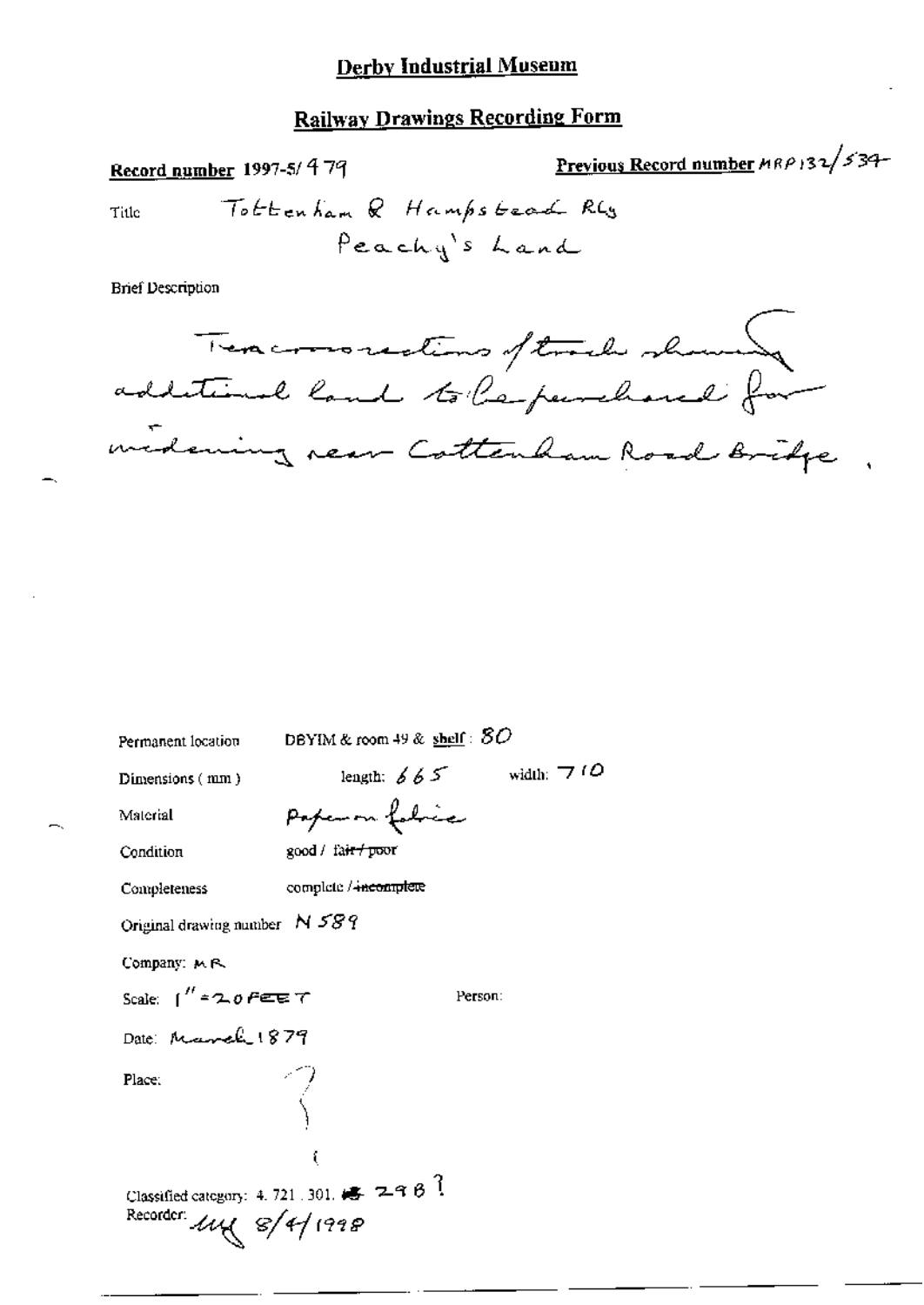## Railway Drawings Recording Form

CATTELL Record number  $1971 - 384/350$ Previous Record number  $1360$ Title TOTTENHAM AND HAMPSTERIO JUNCTION RAILWAY NO !. LAND PLAN

**Brief Description** 

| Permanent location      | DBYIM & room $49$ & shelf : $1/4$                                             |  |
|-------------------------|-------------------------------------------------------------------------------|--|
| Dimensions (mm)         | width: $765$<br>length: $6/90$                                                |  |
| Material                | Tracing folice                                                                |  |
| Condition               | good / fair / poor                                                            |  |
| Completeness            | complete / incomplete_                                                        |  |
| Original drawing namber |                                                                               |  |
| Company:                |                                                                               |  |
| Scale: $1'' = 1$ CHA-IN | Person:                                                                       |  |
| Date: 30 Sept 1886      |                                                                               |  |
| Place:                  |                                                                               |  |
|                         | Highgate Rd Seation - New River (Hornsey)                                     |  |
| Recorder:               | Classified category: 4, 721, 301, $29B$ , $28J$ , $28E$ .<br>$\mu = 5/7/2002$ |  |

J,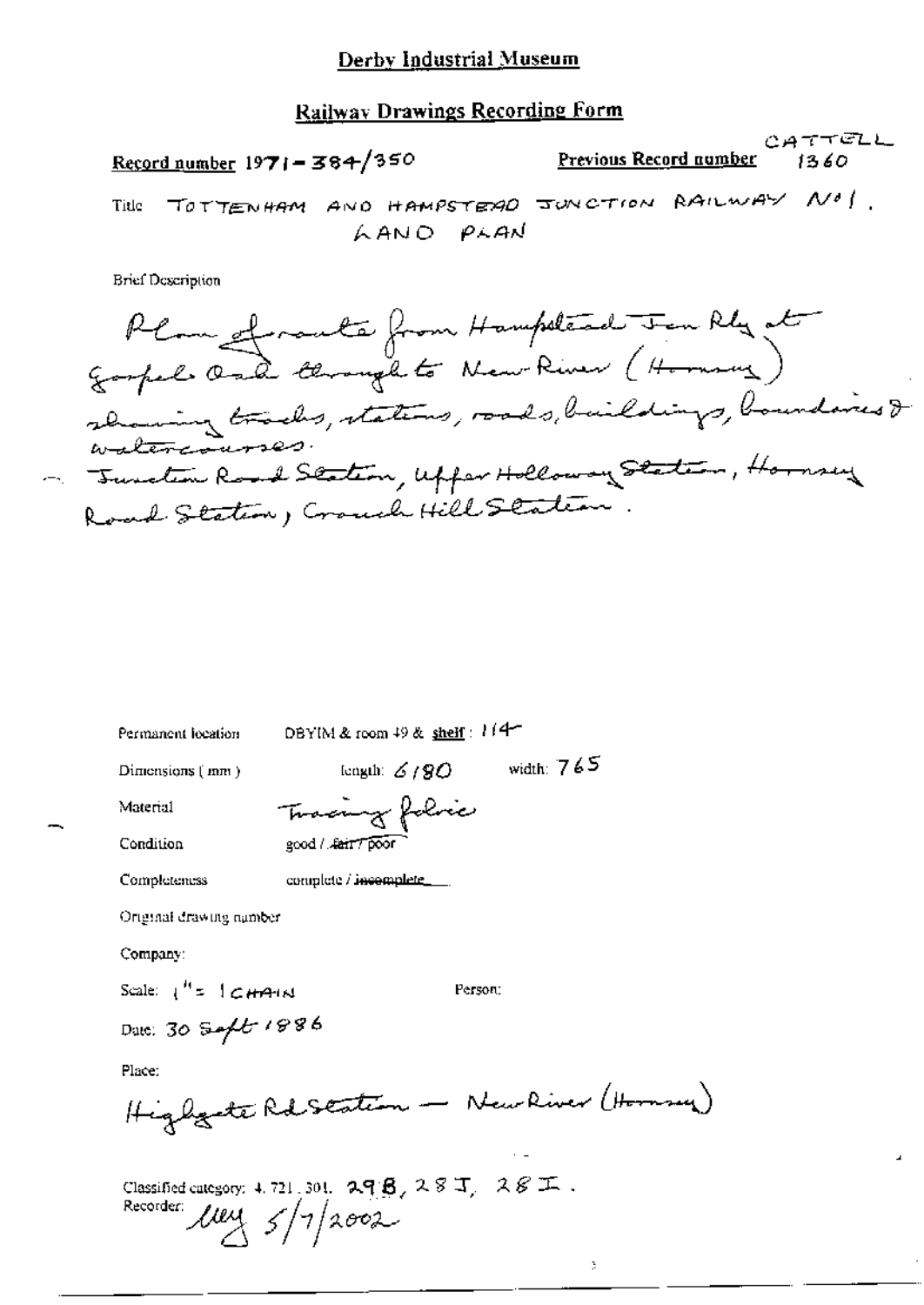### **Railway Drawings Recording Form**

Previous Record number MBP132/547 Record number  $1997-5/491$ TOTTENHAM & HAMPSTEAD Tide  $P \sqcup Q \sqsubset I$ **Brief Description** Plan of railway between Higharts Roads Scation & New River Findung Rock whowing roads, buildings, matercourses polter railways MR boundaries in red .. green (proposed) County of Middleson, Parish /St Paneras Parcier f S'e Mary Islington Plan of railway at Gospel Oak Station with part plan of new redings or roate adjacent to

Highgate Roa Permanent location

DBYIM & room 49 & shelf:  $\frac{8}{3}$ 

Paperonfolose

Dimensions (mm)

length:  $7000$  width:  $660$ 

Person:

Material

Condition

good / fair / poor

Completeness

complete / incomplete-

Original drawing number

Company: MR

Scale:  $1'' = 1$   $\epsilon$   $\mu$   $\sigma$   $\mu$ 

Date:  $\int_{\mathcal{V}}$  and  $\int_{\mathcal{V}}$   $\int_{\mathcal{V}}$   $\int_{\mathcal{V}}$ 

Place:

Highgate to Harringery / marshman

Classified category 4.721.301. (2 24B Recorder: MARZ 24/4/1998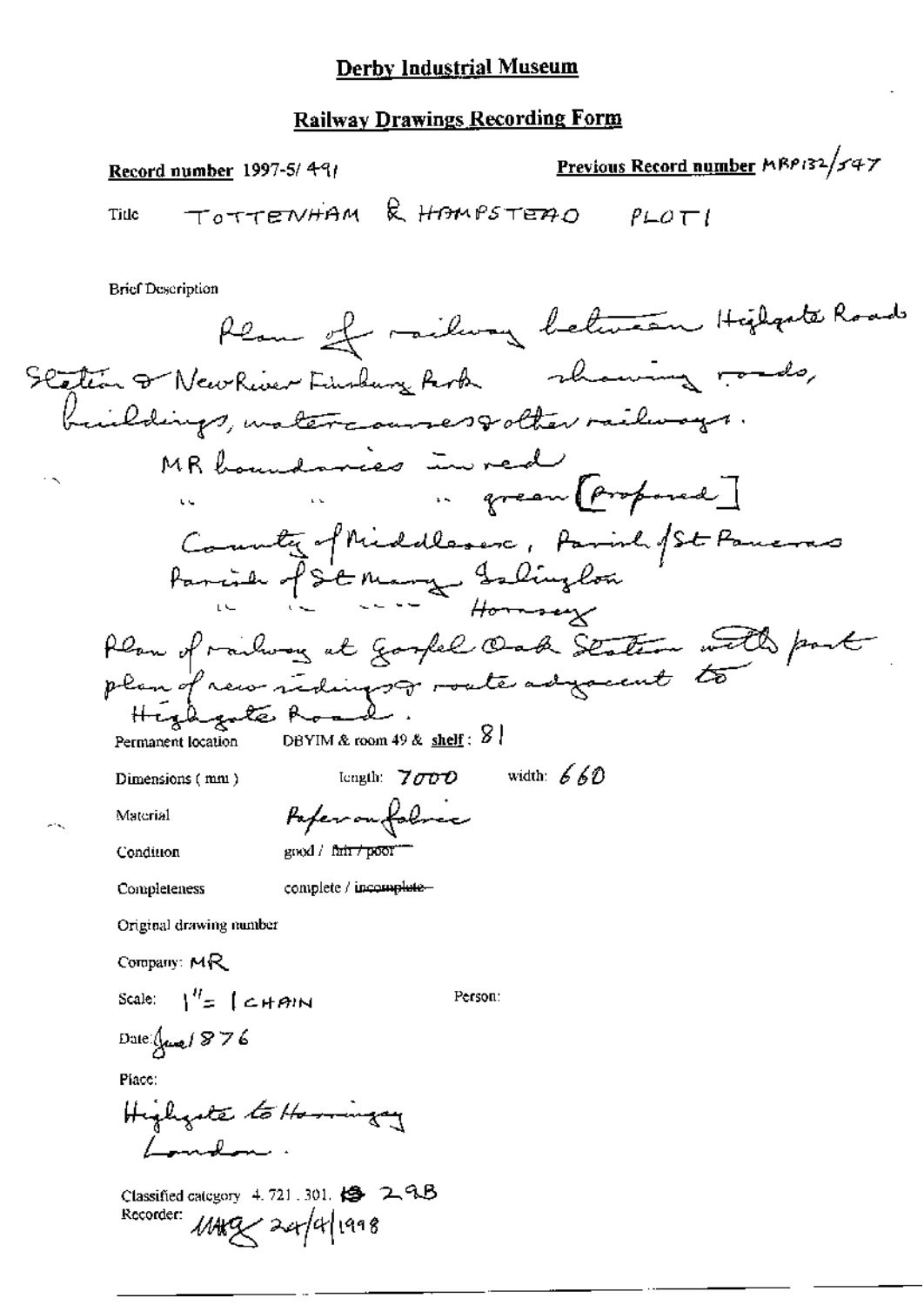### **Railway Drawings Recording Form**

Previous Record number MRP132/766 Record number 1997-5/683. Tottenham and Hampsteal Junction Railway Title  $PLAM$ xispuon Stapled sheets.<br>Maps of proposed route from Highgate Road **Brief Description** to South Fatter from channing land requirements (red & hatched) Buildings, roads, watercourses fields shown. Parish of St Paneras. Highgate Road station area, new TOH In Low Level line rhound red). Appear of haute mentants. O - 52 cm DBYIM & room 49 & shelf: 9 R Permanent location length:  $450$  width:  $285$ Dimensions (mm) Raferan force Material good / <del>fair / poo</del>f Condition complete / incompleter Completeness Original drawing number  $S$  heal  $f$ Company: TOH Jan Ren. Runters Person: Walterlaw 9 Sams Scale:  $1'' = 4$  cHAINS Londelan Date: Place:

Highgale

Classified category:  $4.721$ , 301,  $2.98$  $\mu$ ug 28.1.1999 Recorder: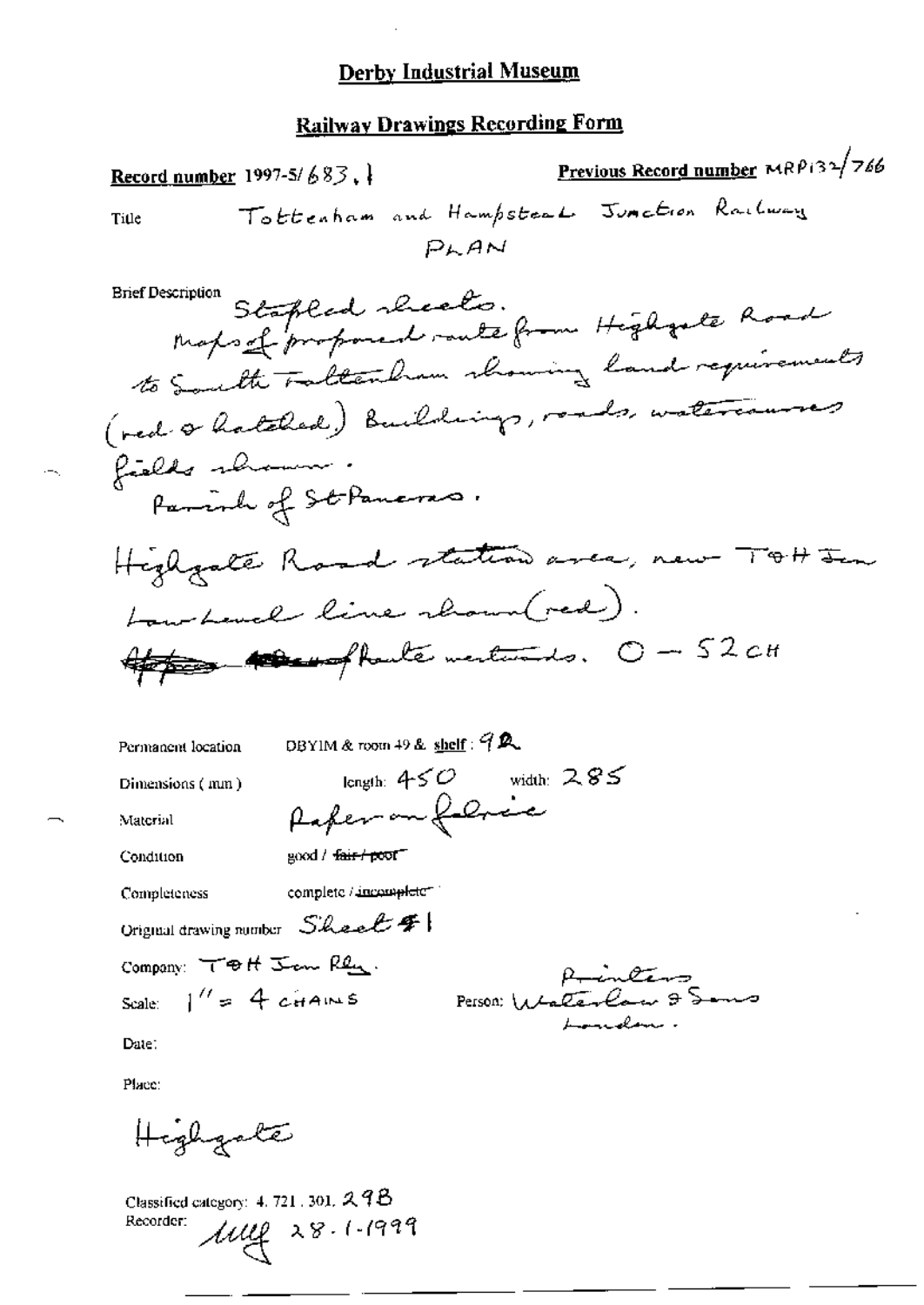### **Railway Drawings Recording Form**

Previous Record number MRP132/766 Record number 1997-5/683,  $2$ Tottenham and Hampsteal Junction Railway Title  $P<sub>AA</sub>$ xinpuon Stapled sheets.<br>Maps of proposed route from Highgate Road **Brief Description** to South Fatter Dun showing land requirements ( red. & hatched) Buildings, rands, watercourses Parish of St Mary Islington. fields almon From Marden Lane to Hollowing Road.  $52cH -$ Im 31ch DBYIM & room 49 & shelf  $Q$ Permanent location

Dimensions (mm)

Material

length:  $450$  width:  $285$ Raper on falmic good / fair+poof

Condition

Completeness complete / incomplete

Original drawing number Sheet 2

Company: TOH Jem Ren. Scale:  $1'' = 4$  cannes

Animations Person Wrater Com 9

Date.

Place:

Highgale

Classified category,  $4, 721, 301, 238$  $\mu$ uy 28.1.1999 Recorder: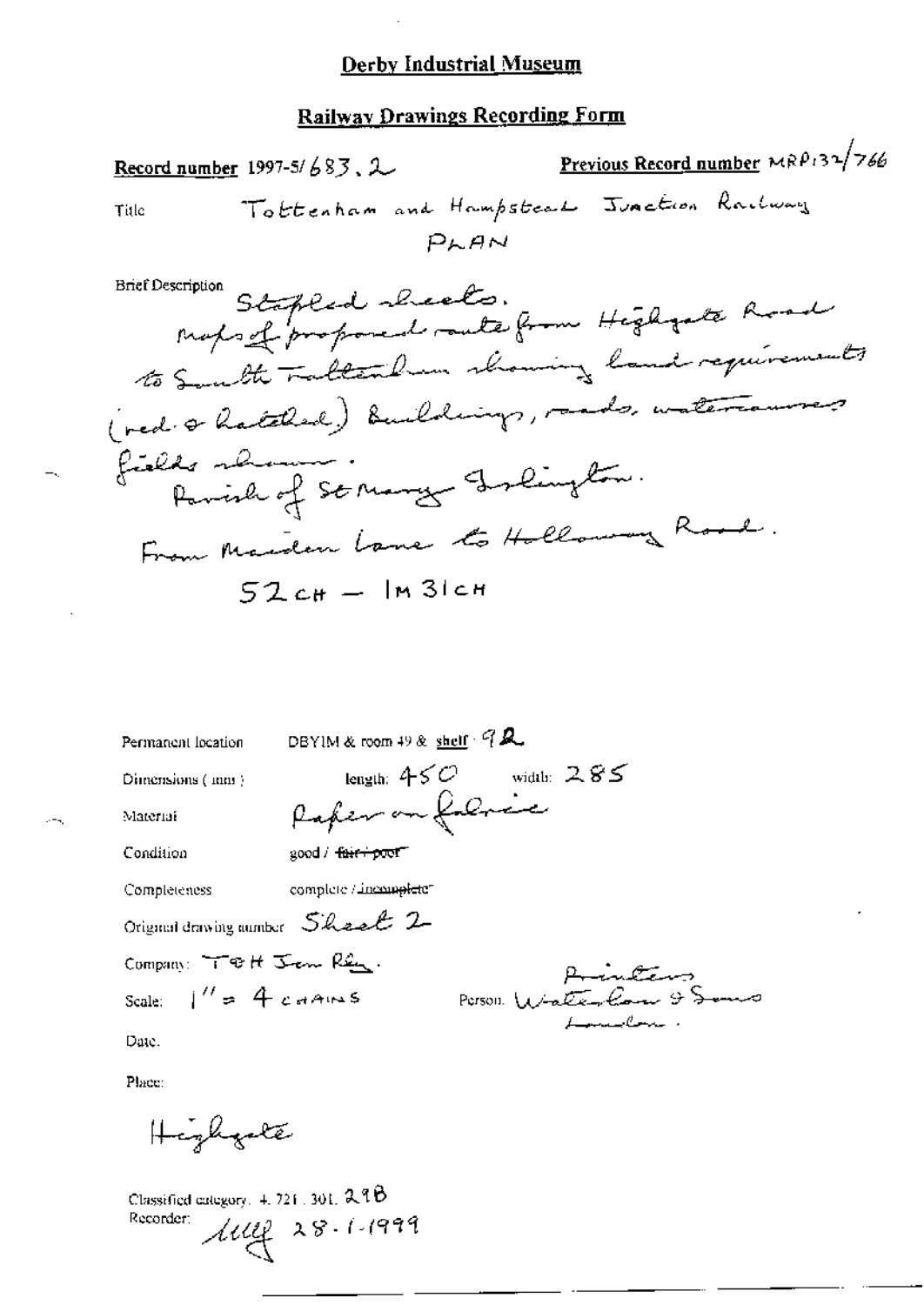#### Railway Drawings Recording Form

Previous Record number MRP132/766 Record number 1997-5/683.3 Tottenham and Hampsteal Junction Rachway Title  $P<sub>L</sub>AN$ mount Stapland sheats.<br>Maps of proposed route from Higharte Road **Brief Description** to Someth Fattenham chaning land requirements (red & hatched) Buildings, rands, watercourses fields almost Faminh of St Mary Golington. Hommey Road - Crouch Hill - Stapleton Hell.  $1.431cA - 2.96cH$ 

DBYIM & room 49 & shelf:  $9\%$ Permanent location length:  $450$  width: 285

good / fair poor

Dimensions (mm)

Rafer on followice

Condition

Material

Completeness complete / incomplete

Original drawing number  $S$  Lee  $\ell$  3

Company TOH Jen Ren.

Scale:  $1'' = 4$  cHAMS

Runters Person WinterCourt

Date.

Place:

Homman No = d

Classified category: 4, 721, 301,  $\lambda$  **9**  $\beta$  $\mu$ ug 28.1.1999 Recorder: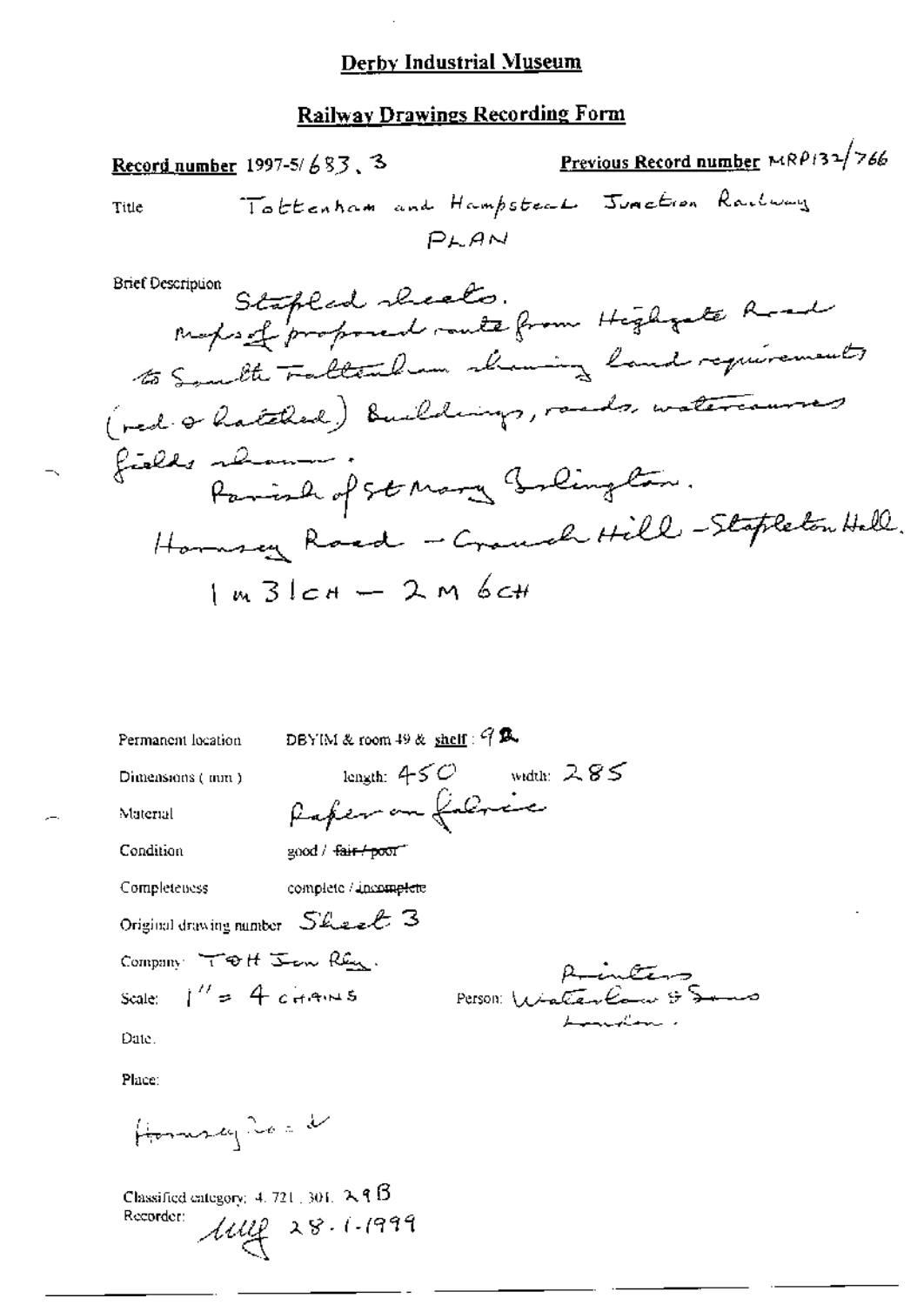#### **Railway Drawings Recording Form**

Previous Record number MRP132/766 <u>Record number</u> 1997-5/683, 4-Tottenham and Hampstead Junction Rachway Title  $P<sub>k</sub> A<sub>M</sub>$ mpuon Stapled sheets.<br>Maybe of proposed route from Highgate Road **Brief Description** to Someth Fattenham showing land requirements ( ned. & hatched) Buildings, reads, watercourses fields shown Parish of St Mary Hornsen. Edgeword, Highgates Landwilly, GNRly Flecken River, Greenhouses. Land for zuwelten will GNRhy  $2m6c#$   $-$  2m66cm DBYIM & room 49 & shelf:  $9\%$ Permanent lecation length:  $450$  width:  $285$ Dimensions (mm) Rafer on followice Material Condition good / fair poor Completeness complete / ancomplete Original drawing number  $S$  heart 4 Compan. TOH Jen Ren.

Scale:  $1'' = 4$  cHAINS

Aventino Person Winter ton & Samo

Date:

Place:

Classified category: 4, 721, 301,  $2\sqrt{9}B$ Recorder:  $100228.1.1999$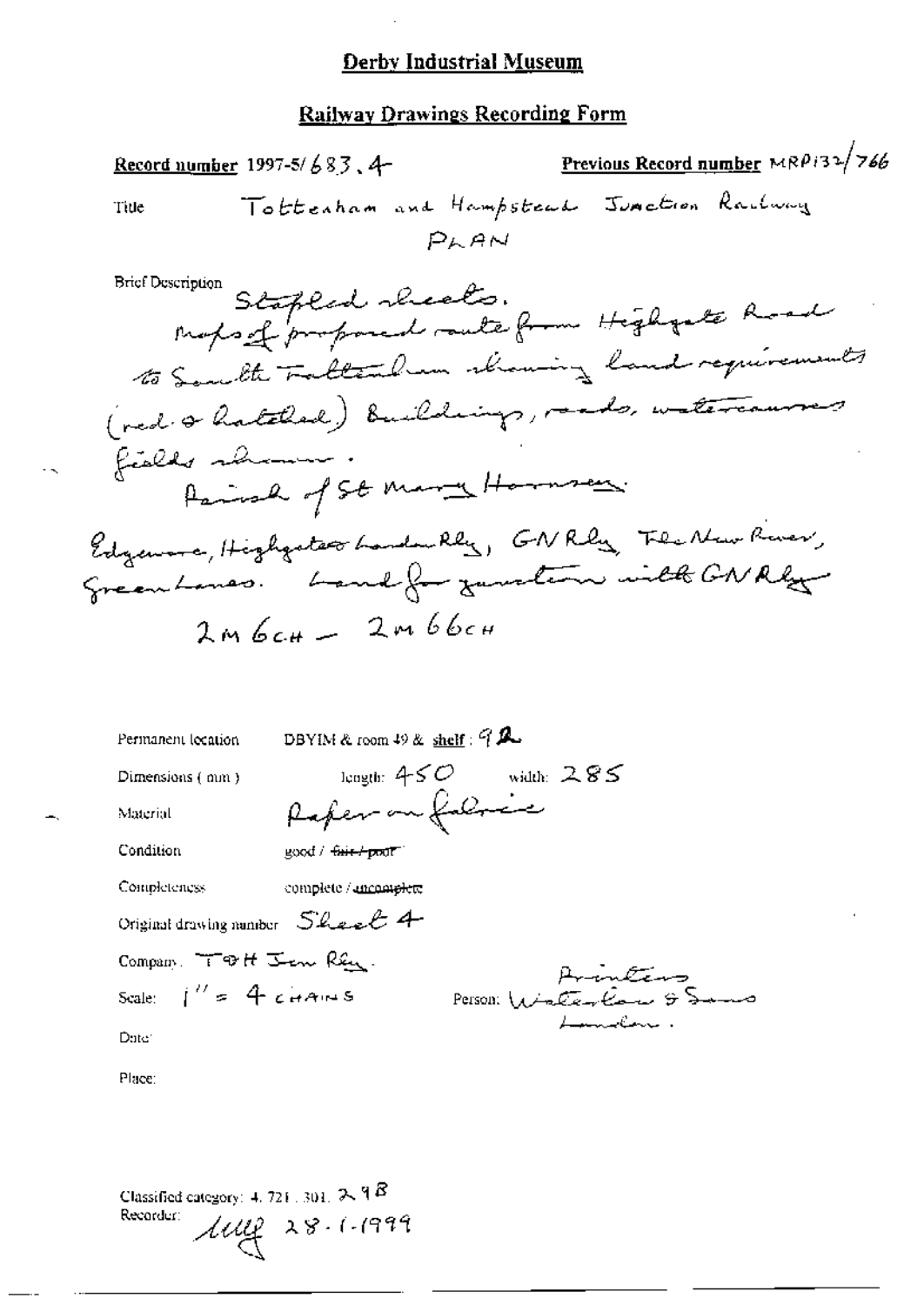#### **Railway Drawings Recording Form**

Previous Record number MRP132/766 Record number 1997-5/683,  $5$ Tottenham and Hampsteal Junction Railway Tide PLAN mon Stapland shoots.<br>Maps of proposed route from Higharte Road **Brief Description** to South Fallendren channing land requirements ( ned. & hatched) Buildings, rands, watercourses fields shown Ramsch of Allhallows Trottention Greenhouses - Hermitage Road.  $2mb6$   $cm - 3m38$   $cm -$ 

DBYIM & room  $49$  & shelf :  $9$   $\&$ Permanent location

 $\text{good}/\text{+}$ ais + pout

Dimensions (mm)

length:  $450$  width: 285 Rafer on fabric

s.

Condition

Material

Completeness complete / incomplete"

Original drawing number Sheet 5

Company: TVH Jan Ren. Scale  $1'' = 4$  chains

Aminitions Person Water Com  $\ddot{\tau}$ 

Date:

Place:

Fortland

Classified category:  $4.721$ , 301.  $2.9B$  $\mu$ ug 28.1.1999 Recorder: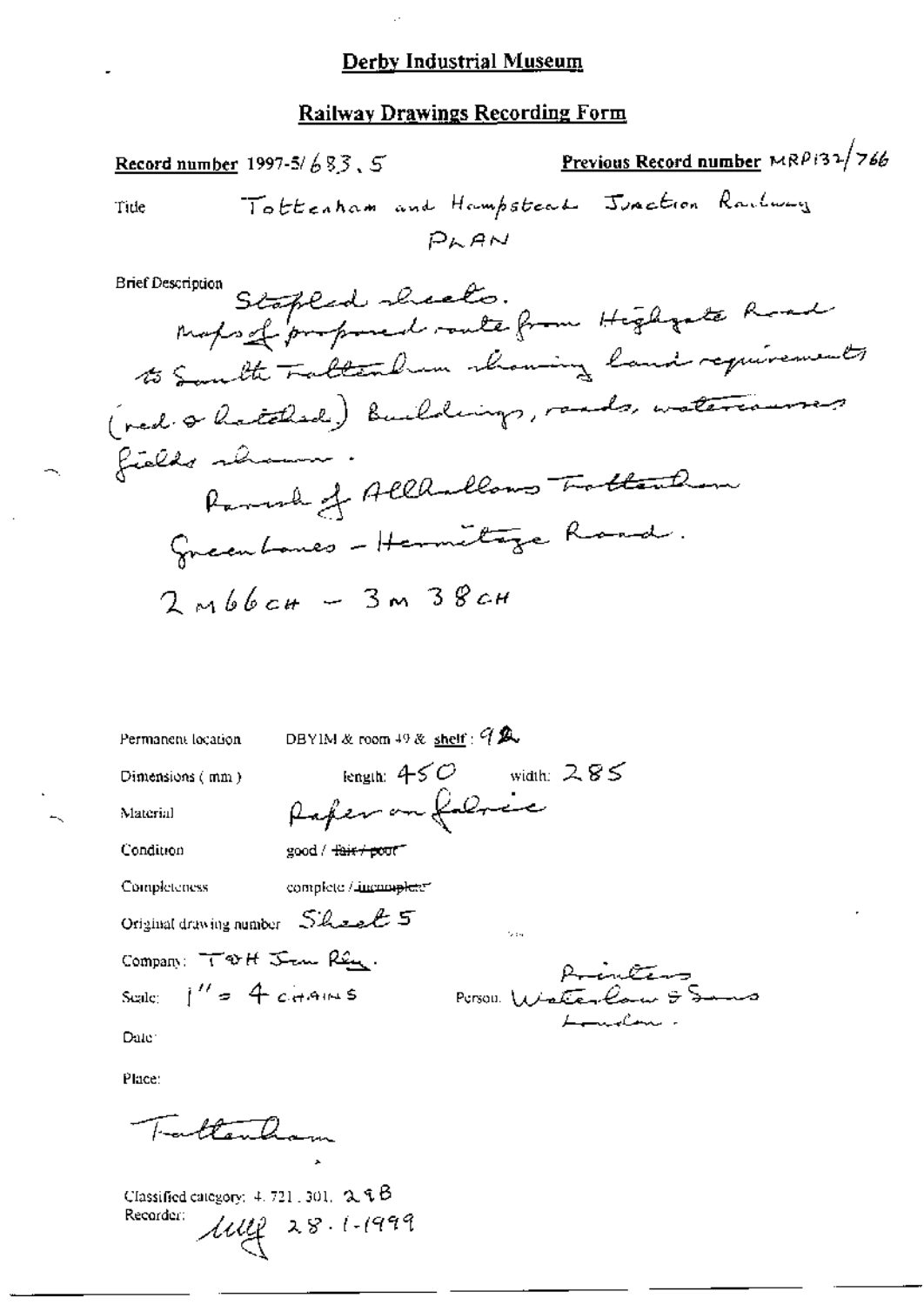#### Railway Drawings Recording Form

Previous Record number MRP132/766 Record number 1997-5/683, 6 Tottenham and Hampsteal Junction Railway Title PLAN mon Stapled checks.<br>Maps of proposed rate from Higharte Road **Brief Description** to South Fatter ham having land requirements ( red a hatched) Buildings, roads, watercourses fields shown Parade of Allhallows, Tottenham ilore Road - Seven Sixters Road - High Road

$$
3 \times 38 \times 4 = 4 M
$$

DBYIM & room 49 & shelf:  $92$ Permanent location length:  $450$  width:  $285$ Dimensions (mm) Rafer on followice Material Condition good / fair-roof Completeness complete / ancomplete Original drawing number  $S$ heel 6 Company: TOH Jan Ren. Aninken Scale:  $1'' = 4$  chains Person: Winterland & S Date:

Place:

Ħ.

Seman Sinters

Classified category:  $4.721 \pm 301$  **2. 9. B** Recorder:  $\mu$ uy 28.1.1999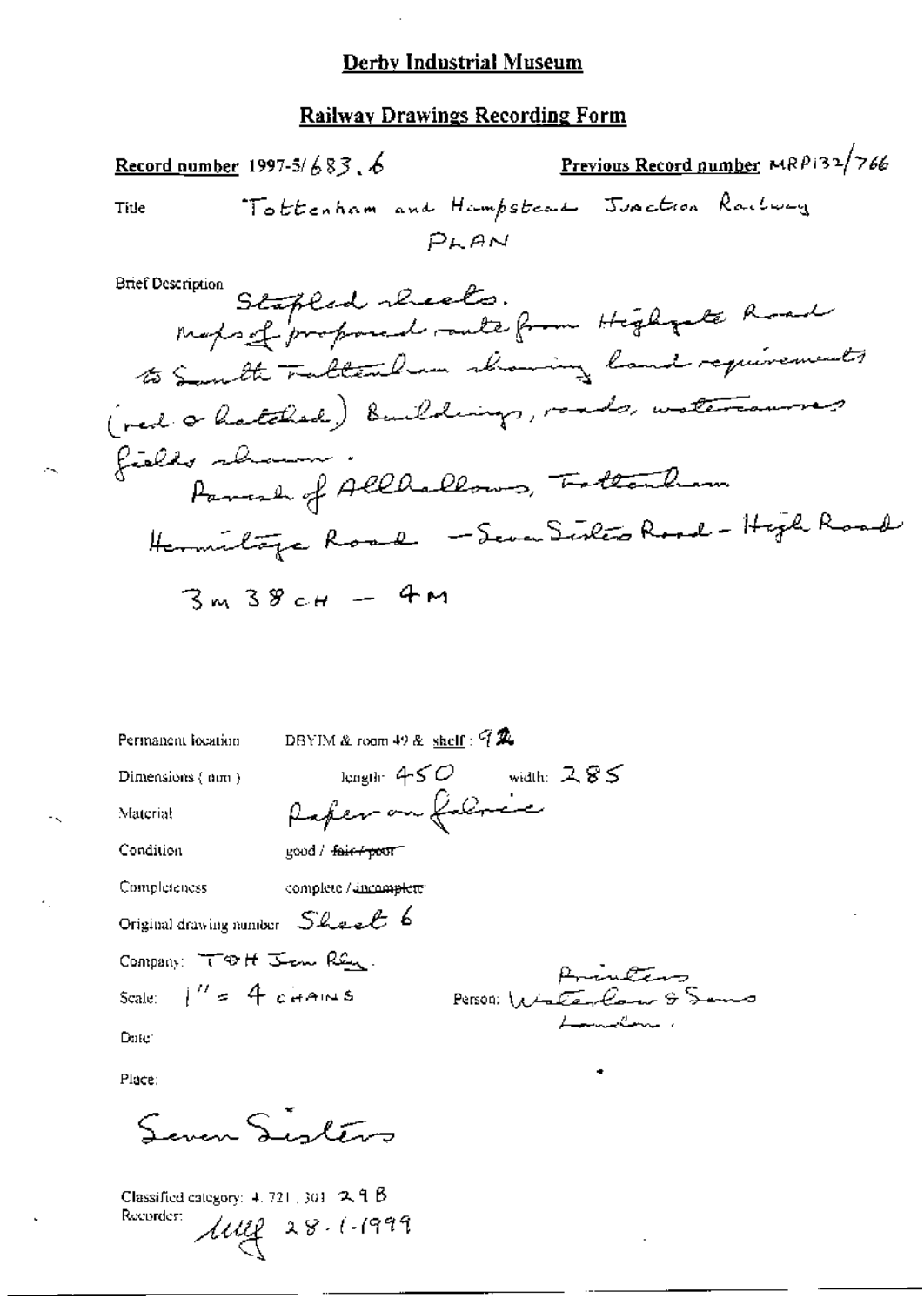### **Railway Drawings Recording Form**

Previous Record number  $MRP_132/766$ Record number 1997-5/683, 7 Tottenham and Hampstead Junction Rachway Title  $P<sub>k</sub>AN$ mount Stapled sheats.<br>Mapsof proposed route from Higharte Road **Brief Description** to South Fattenham having land requirements ( ned & hatched) Buildings, rands, watercourses fields shown Parish of Alladlows Tottenham High Road - Rage green Road - Function anto GE.  $4m - 4MS/cm$ 

| Permanent location                   | DBYIM & room 49 & shelf $92$     |
|--------------------------------------|----------------------------------|
| Dimensions (mm)                      | length: 450 $\,$<br>width: $285$ |
| Material                             | Paper on folioce                 |
| Condiuon                             | good / <del>fair / poor</del> "  |
| Completeness                         | complete / incomplete            |
| Original drawing number $S$ heel $7$ |                                  |
| Company. TOH Jan Ren.                | Printing                         |
| Scale: $\frac{1}{s}$ = 4 cHAINS      | Person: $1444\sqrt{2}$           |
| Date:                                | <del>handel</del> ni i           |
|                                      |                                  |

. . .

Place:

Classified category:  $4-721$ , 301,  $2.9$  B Recorder:  $\mu$   $\mu$  28.1.1999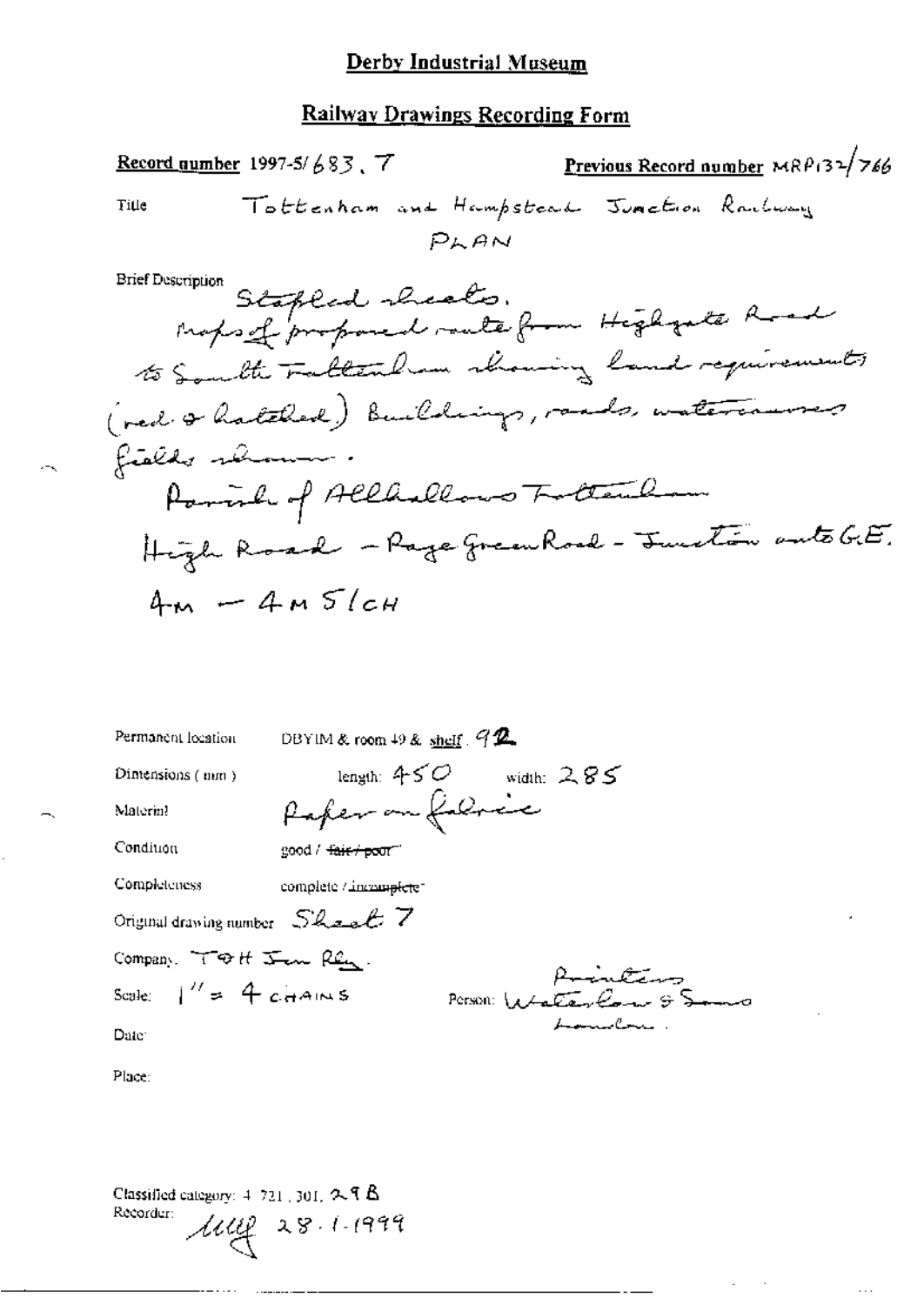### **Railway Drawings Recording Form**

Previous Record number MRP 132/88 Record number 1997-5/89.2 Tottenham & Hampstead Tide Midland and G.E Joint line **Brief Description** 

Plan of route with various adjacent land parcelo rumbered and coloured red with name and accupation of MR employees tenants.

29 - Joseph Higgs - Platchayer 30 - W Waller - Rugins Driver

| Permanent location DBYIM & room 49 & shelf : $58$ |
|---------------------------------------------------|
| length: $840$ width: $345$<br>$Dimensions$ (mm )  |
| Material<br>Fracing paper on fabric               |
| Condition                                         |
| Completeness<br>complete / incomplete -           |
| Original drawing number                           |
| Company: $M R$                                    |
| Scale: $\binom{n}{k} = \binom{n}{k}$<br>Person:   |
| Dute:                                             |
| Place: Highgale Road Station - Brechnock          |
| Parcile of St Pancras                             |
| Classified externer $4, 721, 301, 2, 9$           |

برنا<del>ئية في</del>ر تقييد

Recorder:  $W + G$  18/6/97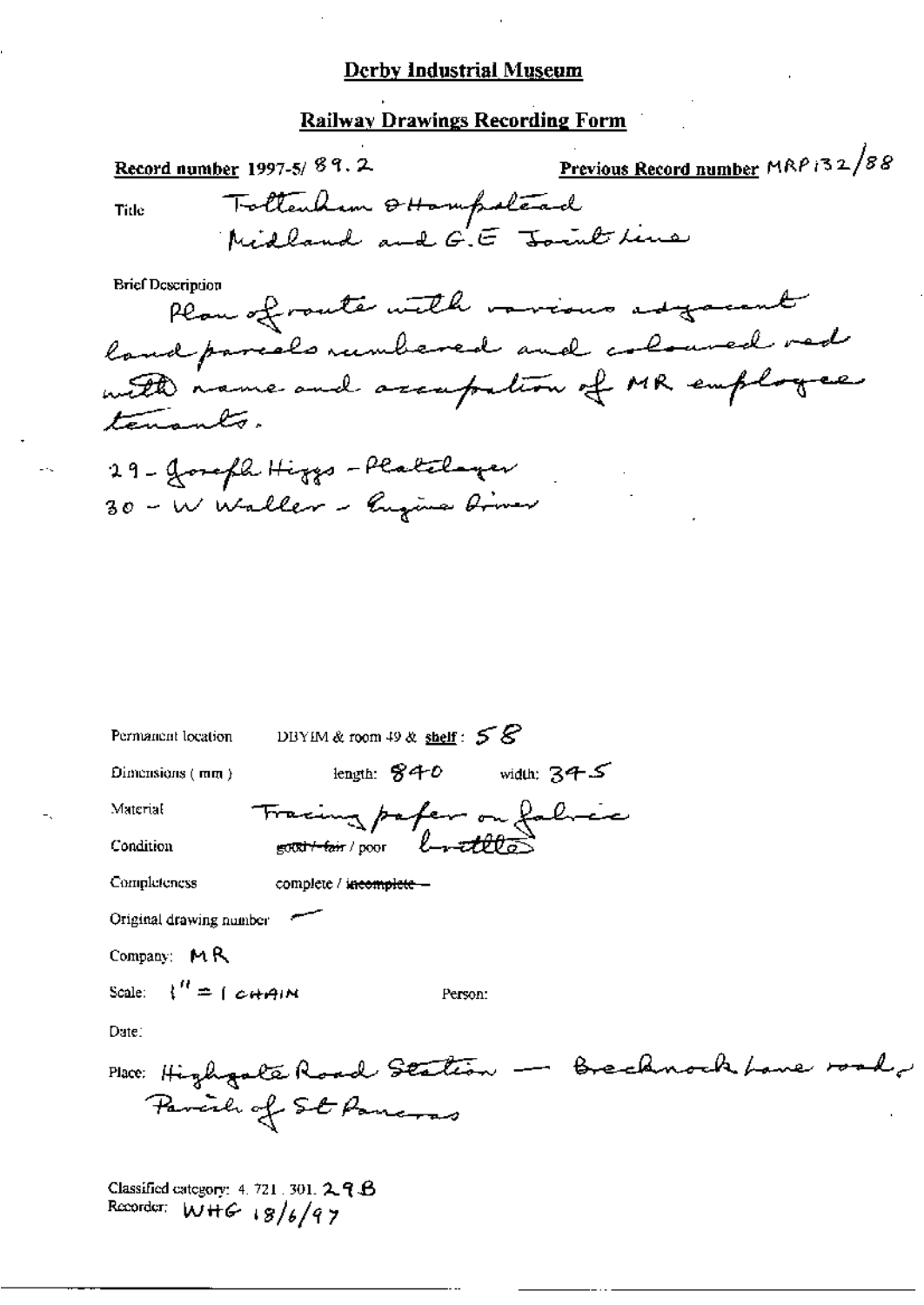# Railway Drawings Recording Form

| Record number 1997-5/89.3                                            | Previous Record number MAP132 /88                |
|----------------------------------------------------------------------|--------------------------------------------------|
| Tottenham & Hampstead<br>Title                                       |                                                  |
| Hidland and GE Joint Line                                            |                                                  |
| <b>Brief Description</b><br>Plan of route with various adjacent      |                                                  |
| land parcels minhered and coloured red                               |                                                  |
| with name and occupation of MR employee                              |                                                  |
| tenants.                                                             |                                                  |
| $34,35$ - Slatimum ter                                               | $56 -$ Berna                                     |
| 36 - Tilomas Fowler - Porter<br>37 - William <i>Glunyls - Firema</i> | <del>⋺⋺⋍⋬⋑⋦⋻⋥⋥⋥⋺⋔⋳</del><br>79 - William Neadlan |
| 38 - William Lambert - Guard                                         | - lugens <del>bou</del> er                       |
| 39 - Bowly - Foreman St Paucres                                      | 00 - Honny Leadbellan -<br>Eugene Orwer          |
| 45 - Jeonze Williams - Lobourer<br>47 - G Thompson - Checker         | 81-WilliamSmatts —                               |
| 53 - John Barson                                                     | 85 - R Bailey - arriver                          |
| $54 - W$ Slater                                                      | 86 - Paufolds - Firaman                          |
| 55 — Buchin <del>g</del> bam                                         | $87 -$ Howell                                    |
| DBYIM & room $49$ & shelf: $58$<br>Permanent location                | $88-7$ Rompson                                   |
| length: $840$<br>Dimensions $(mn)$                                   | width, $380$                                     |
| Tracing profer on follows<br>Material                                |                                                  |
| g <del>oot/tai</del> r/poor buttles<br>Condition                     |                                                  |
| Completeness<br>complete / incomplete-                               |                                                  |
| Original drawing number                                              |                                                  |
| Company: $M \mathbb{R}$                                              |                                                  |
| $l''=l$ chain<br>Scale:<br>Person:                                   |                                                  |
| Date:                                                                |                                                  |
| Place:<br>Tunction Road Station (Fufnell Rank)                       |                                                  |
| Parishof St Mary Tolington                                           |                                                  |
| Classified category: 4, 721, 301, $29B$<br>Recorder: WHG $(8/6/97)$  |                                                  |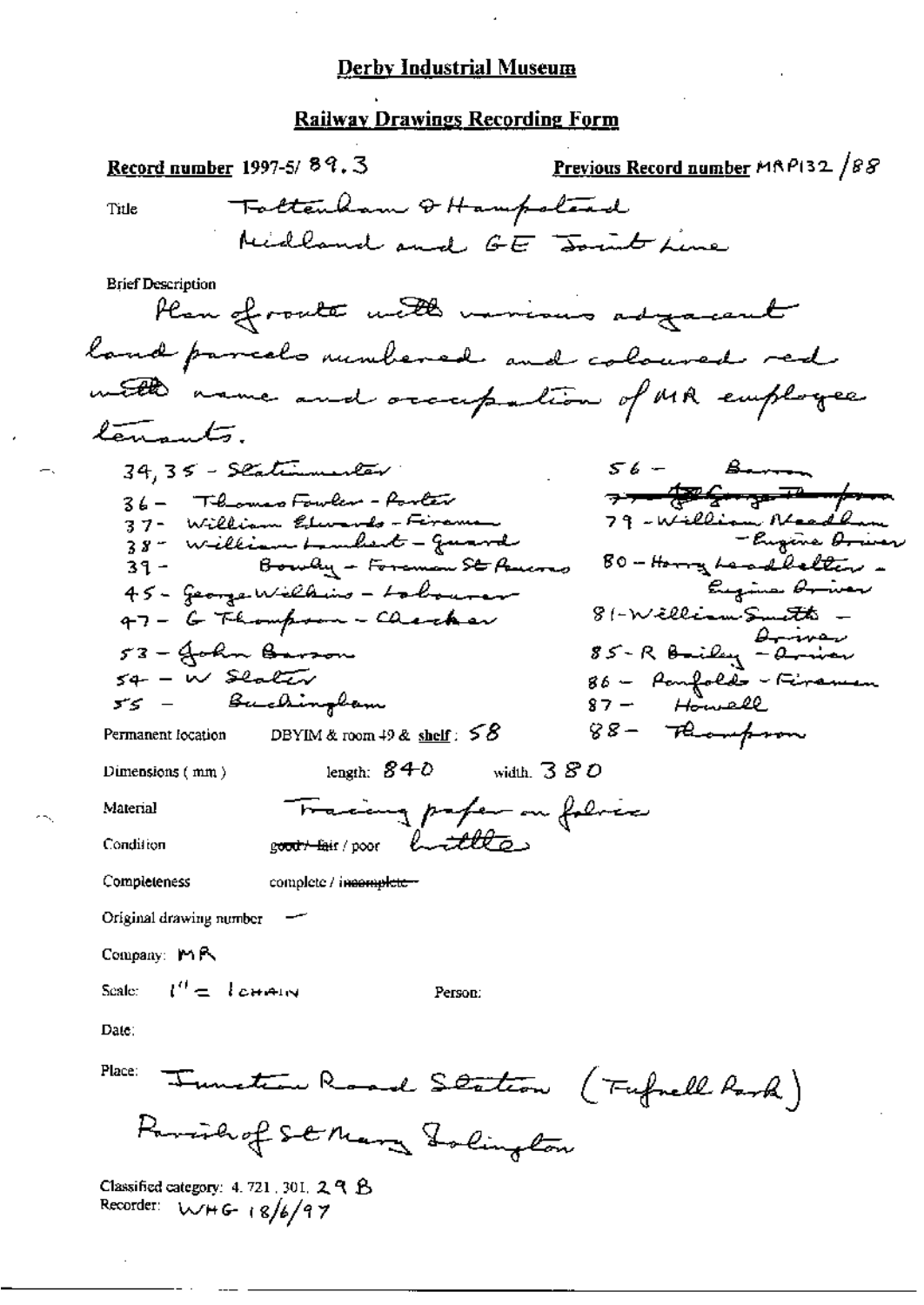#### **Railway Drawings Recording Form**

Previous Record number  $HRP$ 32/88 Record number 1997-5/89.4 Tottenham + Hampstead Title Widland and GE Joint Line **Brief Description** Plan of route with various adjacents land farcels minibered and coloured red with name and occupation of MR employee tenants.  $57 -$  Williams 71 - George Michael - Porter  $58-$  Grosley 72 - Hirland - Stationhupeter  $59 - 5$ malley 60 - Geonieghtingde-Gaoloft 88 - Flompson.  $61 - \frac{2}{3}$  cuttlemand  $gq - \beta$ ach - Aires  $62$  - Mandage 90 - John Kendall  $63 - \omega + \omega + E$ 91 - Reicherd - Ariver<br>92 - John - Jas Man 64 - Burton - Signalman 64 - Burton - Signalman 92 - Joan<br>66 - Wm Branding-Signalman 93 - G Louis - Briver<br>68 - Wm Bounding-Signalman 94 - Stegall - Briver p. T.O. DBYIM & room 49 & shelf  $5R$ Permanent location iength:  $g$  |  $\leq$  width: 395 Dimensions  $(m\pi)$ Trady Paper on follow Material -soont-four/poor buttle Condition Completeness complete / i<del>ncomplete -</del> Original drawing number Company: MR Scale:  $l'' = L_H A(N)$ Person: Date: Place: Upper Holloway Station  $MPI-MPI_{\pm}$ 

Classified category:  $4, 721, 301, 2, 7, 8$ Recorder:  $W H G + 8/6/97$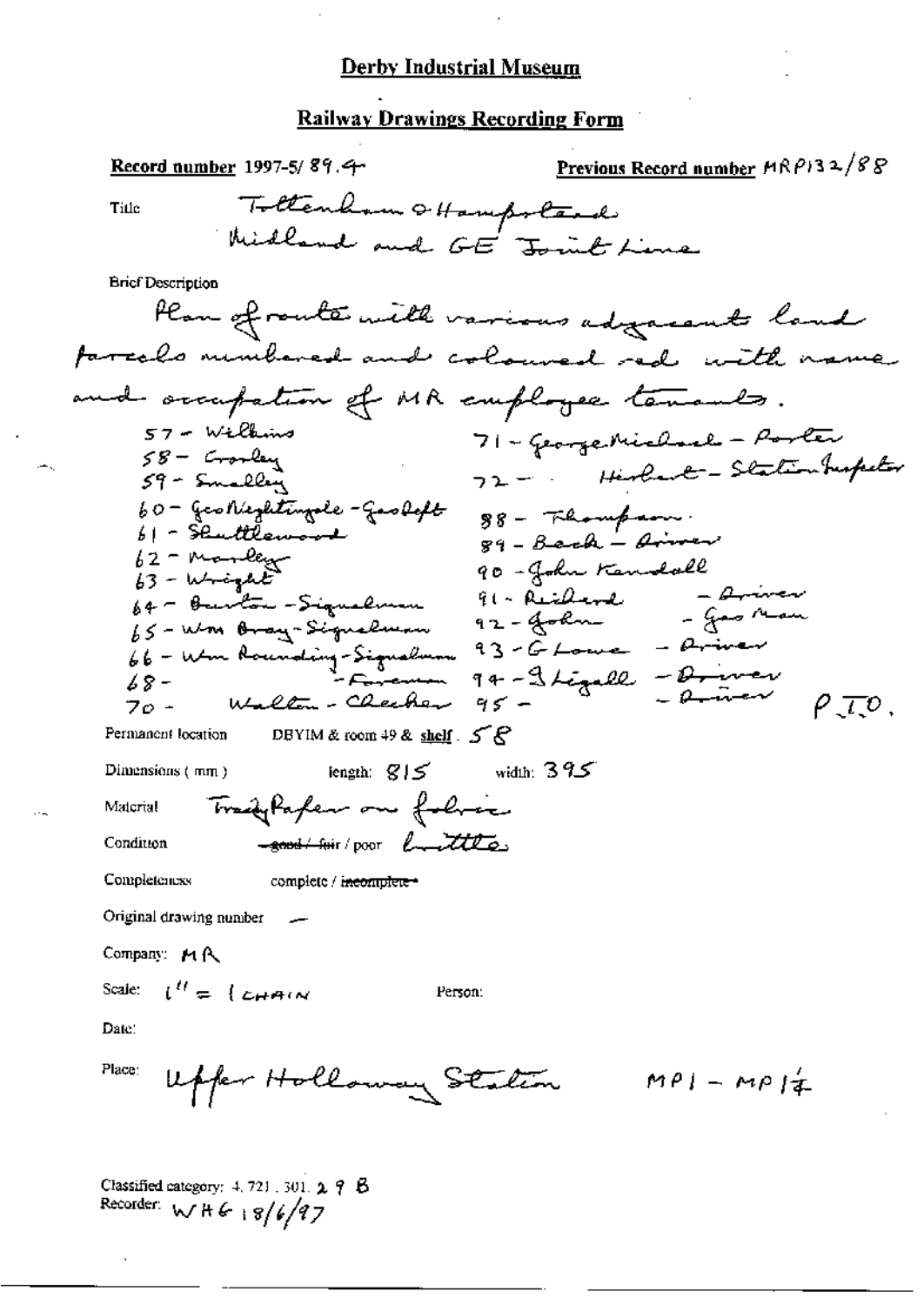# **Railway Drawings Recording Form**

 $\overline{a}$ .

| Record number 1997-5/89. $\mathcal{S}$                          |                                                                         | Previous Record number $\kappa$ (RP) 32/88  |
|-----------------------------------------------------------------|-------------------------------------------------------------------------|---------------------------------------------|
| Title                                                           | Tottankem & Hampstead                                                   |                                             |
|                                                                 | Midland and GE Jourthine                                                |                                             |
| <b>Brief Description</b>                                        |                                                                         |                                             |
|                                                                 |                                                                         | Plan of router with various adgressed land  |
|                                                                 |                                                                         | farcels unmbered and coloured red with name |
|                                                                 | and occupation of MR employee tenent.                                   |                                             |
|                                                                 |                                                                         |                                             |
|                                                                 | 105 - Station Mester                                                    |                                             |
|                                                                 |                                                                         |                                             |
|                                                                 |                                                                         |                                             |
|                                                                 |                                                                         |                                             |
|                                                                 |                                                                         |                                             |
|                                                                 |                                                                         |                                             |
|                                                                 |                                                                         |                                             |
| Permanent location                                              | DBYIM & room 49 & shelf: $58$                                           |                                             |
| Dimensions (mm)                                                 | length: $855$ width: $360$                                              |                                             |
| Material                                                        |                                                                         |                                             |
| Condition                                                       | Tracing paper on folice<br>hittle<br><del>_ इक्रवे ⁄ सिं</del> ग / poor |                                             |
| <b>Completeness</b>                                             | enmolene / incomplete                                                   |                                             |
| Original drawing number ~                                       |                                                                         |                                             |
| Company: $M \, R$                                               |                                                                         |                                             |
| $l'' = l$ chain<br>Scale:                                       |                                                                         |                                             |
| Date:                                                           | Person:                                                                 |                                             |
|                                                                 |                                                                         |                                             |
| Place:                                                          | Hornsey Raad Station.                                                   |                                             |
|                                                                 | Parish of Strang, Islington                                             |                                             |
| Classified category: 4.721.301. 29 B<br>Recorder: $wHG$ 18/6/97 |                                                                         |                                             |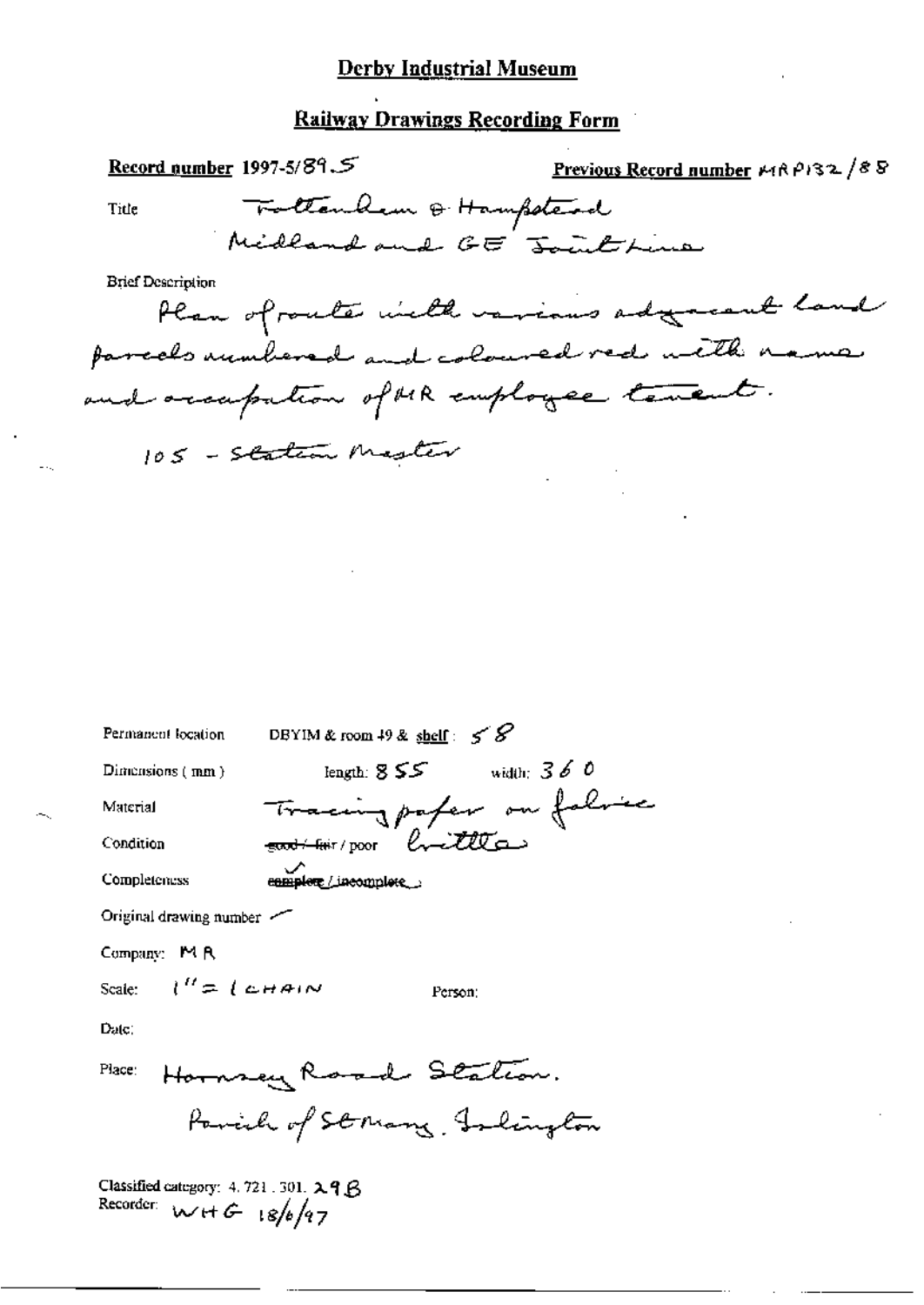#### Railway Drawings Recording Form

Previous Record number  $MAP132/88$ Record number 1997-5/89.6 Tottenham & Hampstead Title Midland and GET Joint Line **Brief Description** Plan of route with novious adjournt land parcelo rumbered and coloured red with rame and occupation of MR employee tenant. - Charles Hill - Werkman - Stationmarker - J <del>B-gant</del> - Signalman -Wgilman - Signalman<br>- T Bales - Signalman - H Joyce - Platalayer Permanent location DBYIM & room 49 & shelf :  $58$ width:  $340$ length:  $$30$ Dimensions (nuu) Transpaper on folmer Material good this poor brittle Condition Completeness complete / incomplete-Original drawing number  $-$ 

Company: MR

Scale:  $1'' = \ell$  c *HAIN* 

Person:

Date:

Place: Crouch Hill Station Raine of St Mary, Islington

Classified category:  $4.721$ , 301.  $2.9B$ Recorder:  $W + G - 18/6/97$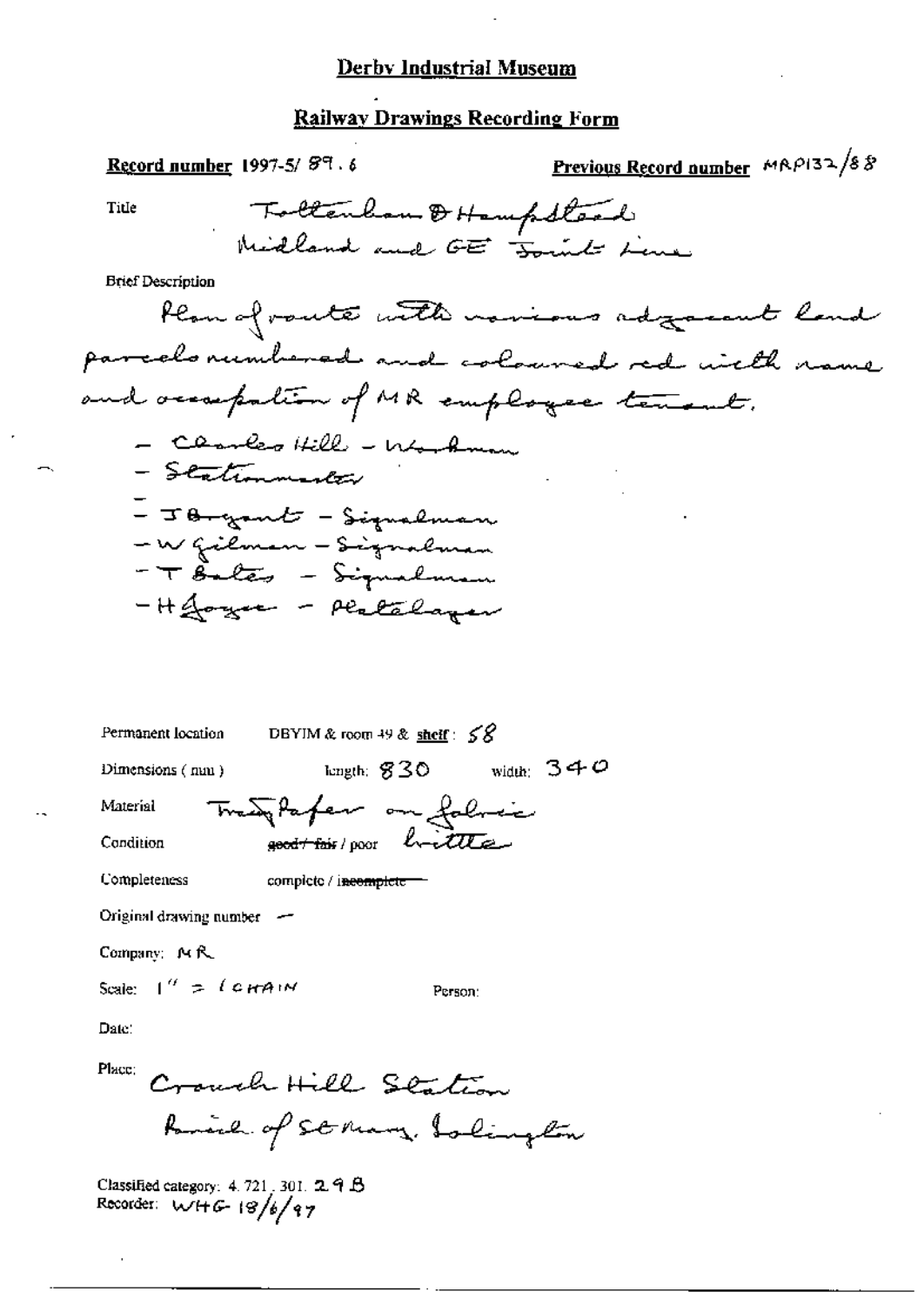# Railway Drawings Recording Form

| <u>Record number</u> 1997-5/89.7                           | Previous Record number MRP132/88             |
|------------------------------------------------------------|----------------------------------------------|
| Tottenham & Hampstord<br>Title                             |                                              |
| Midland and GE Fourt Line                                  |                                              |
| <b>Brief Description</b>                                   | Plan of routes with verious adjectment lands |
|                                                            | parcelo numbered and coloured red with name  |
| and occupation of MR employee tenant.                      |                                              |
| 116 - H Joyce - Platelayer                                 | Later additions on                           |
| $117 - H$ of engrees                                       | whetate 26 Aug 1884                          |
| II8 - alfred <del>Jone</del> r                             | $\left\{ -\omega_{\text{eff}}\right\}$       |
| $119 - 0$ arton                                            | $2 - 0$ ichs                                 |
| 120 - Flomas Aales                                         | $3 - W$ de or formo                          |
|                                                            | 4 - Joynew                                   |
|                                                            | 5 – Allone                                   |
|                                                            | $7-$ Hermont                                 |
|                                                            | 8- <del>Creas</del>                          |
|                                                            | 9 - Danton                                   |
| DBYIM & room 49 & shelf: $55$<br>Permanent location        |                                              |
| length: $830$ width: $335$<br>Dimensions $( \text{ nm } )$ |                                              |
| Tracingpaper on fabric<br>Material                         |                                              |
| $k\bar{\tau}$<br>-geod + fair / poor<br>Condition          |                                              |
| Completeness<br>complete / incomplete                      |                                              |
| Original drawing number                                    |                                              |
| $_{\rm Company}$ MR                                        |                                              |
| Scale: $1'' = 1$ c+A(N)<br>Person:                         |                                              |
| Date:                                                      |                                              |
| Crough Hill Station Funnel<br>Place:                       |                                              |
| family of St Mary Salington Hornsey                        |                                              |
|                                                            |                                              |

Classified category: 4.721.301. 29 B<br>Recorder:  $W + G - 18/6/97$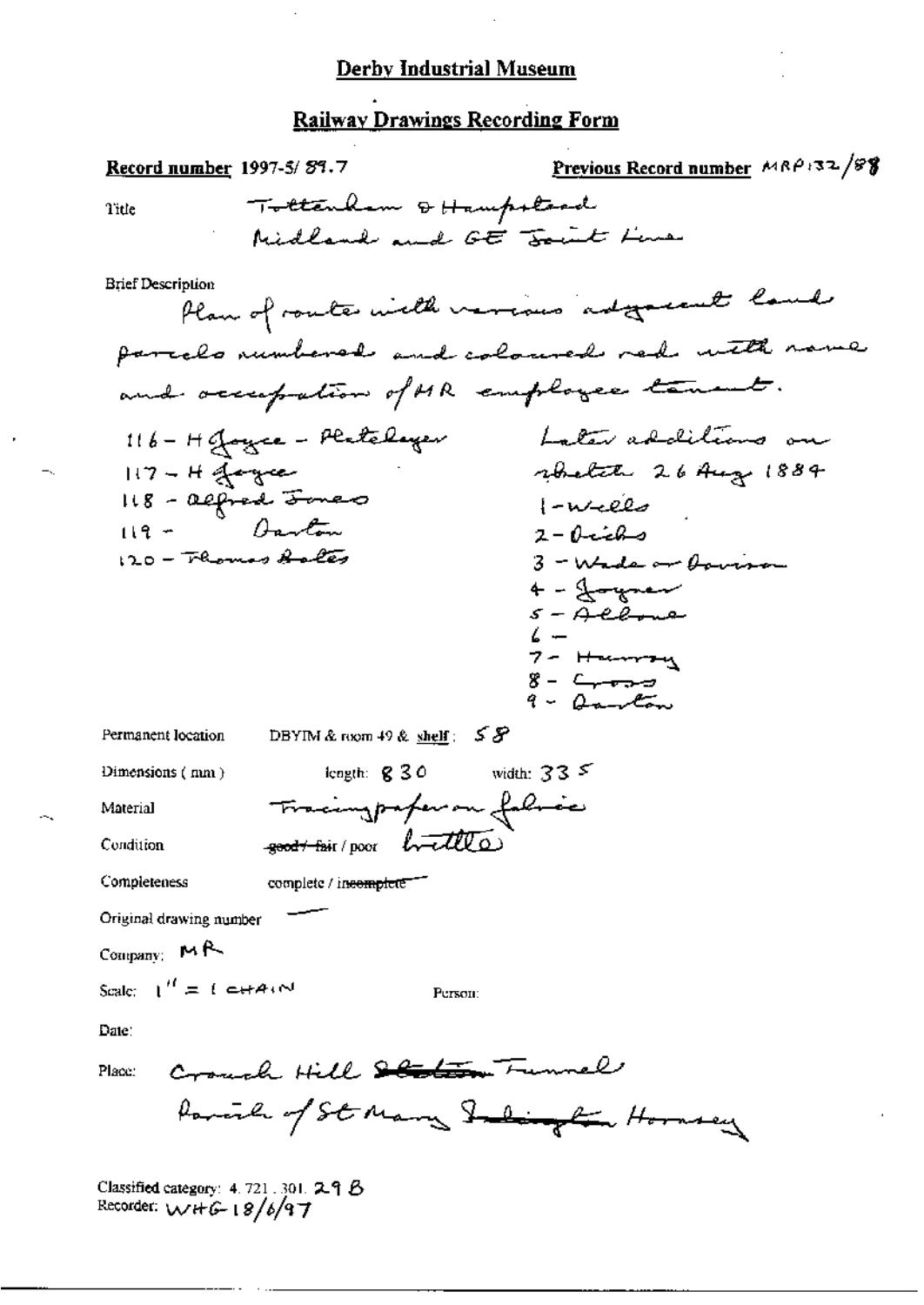# Railway Drawings Recording Form

| Record number 1997-5/89, S                                                                                                                                                                                                          | Previous Record number $MRP$ 132/88 |
|-------------------------------------------------------------------------------------------------------------------------------------------------------------------------------------------------------------------------------------|-------------------------------------|
| Title Tollenham & Hampstead<br>Midland and GE Joint Lene                                                                                                                                                                            |                                     |
| Brief Description<br>Plan of route with various adgressent land<br>parcels unubered and coloured red with name                                                                                                                      |                                     |
| and occupation of MR employee tenants.<br>122 - FW Stamp-Shunter<br>いころ 一<br>125 - Charles Warne - Porter<br>131 - Cola - Machineman<br>132 - Omil Miller - Collector Goods left<br>$(33 - 4)$<br>136 - William Barber - Platelager |                                     |
| 137 - James Petrich - Platelager<br>138 - John 7 - Platelager                                                                                                                                                                       |                                     |
| Permanent location<br>DBYIM & room 49 & shelf: $58$                                                                                                                                                                                 |                                     |
| length: $830$ width: $360$<br>Dimensions $(mn)$                                                                                                                                                                                     |                                     |
| Tracing paper on fabric<br>Material                                                                                                                                                                                                 |                                     |
| Condition<br>2004-loir/poor brettle                                                                                                                                                                                                 |                                     |
| Completeness<br>complete / incomplete                                                                                                                                                                                               |                                     |
| Original drawing number                                                                                                                                                                                                             |                                     |
| Company: $MA$                                                                                                                                                                                                                       |                                     |
| Scale: $V'' = (c + A/N)$<br>Person:                                                                                                                                                                                                 |                                     |
| Date:                                                                                                                                                                                                                               |                                     |
| Place:<br>South Fattenham Station                                                                                                                                                                                                   |                                     |

Classified category: 4.721.301. 2913<br>Recorder:  $w/H \leftarrow 18/b/97$ 

 $-$ .

Щ,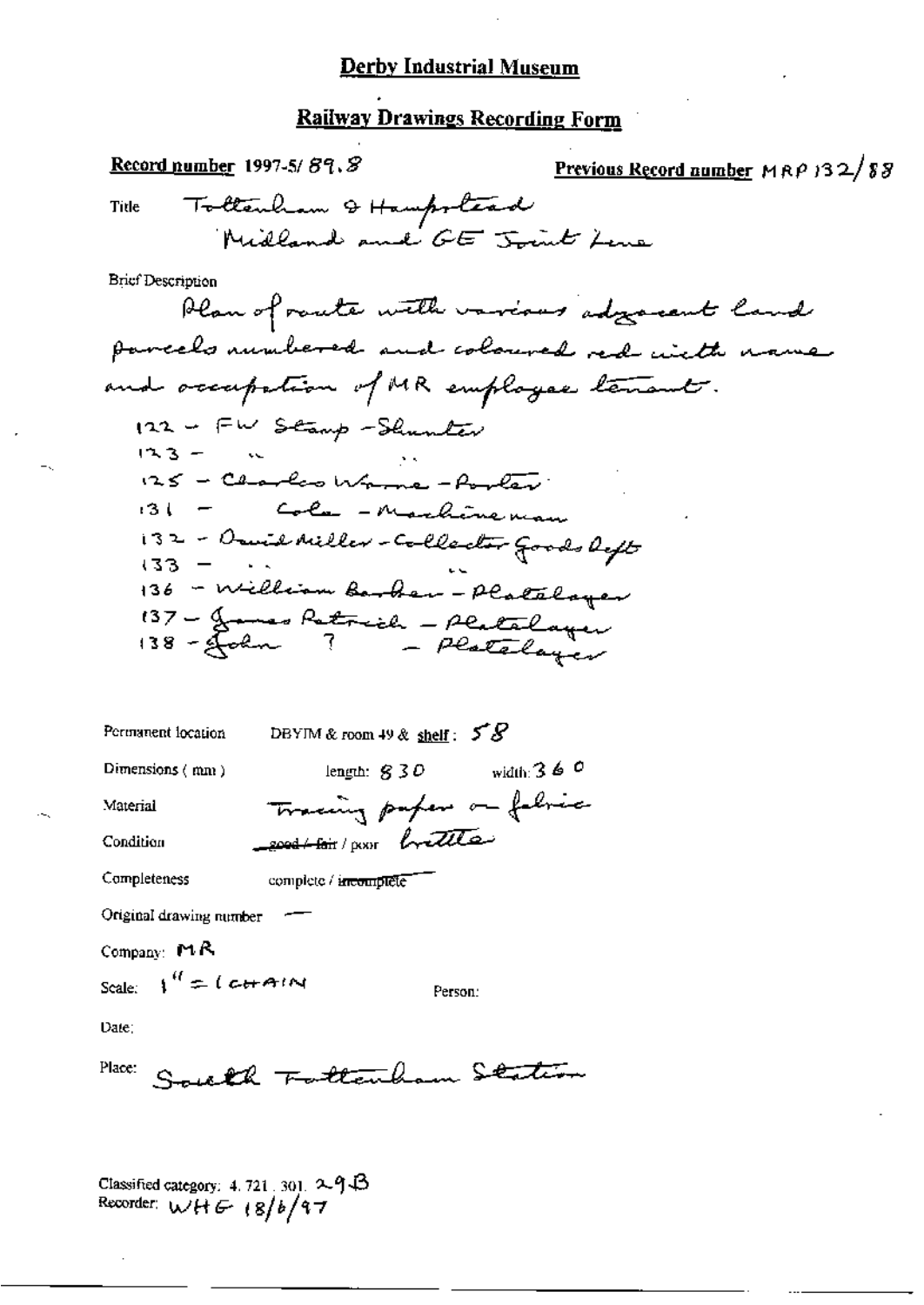#### **Railway Drawings Recording Form**

Previous Record number 18P132/543 **Record number** 1997-5/83i.  $1 - 7$ EMMETT & THE TOTTENHAM QHAMPSTEAD JUNCTION/ Title RAILWAY COMPANY

**Brief Description** 

Plan of part of railway, roads, buildings between Highgate Road & Junction Road stations. Three rections across track abour. Marchen or Dartmouth Part Road, Function Road. 1997-5/831.1 One original point with indicadditions & comments. 1997-5/831.2-17 Sinc - pamanded copies.

Permanent location

DBYIM & room 49 & shelf:  $10^{-7}$ 

Dimensions (mm)

length:  $980$ width:  $830$ 

Material

Rafer

Condition

geral/ fair / mape

Completeness

complete / incomplete

Original drawing number

Company: & TDH Jem Rhy Scale:  $1'' = 20$  FEET

Person: JOHN STERWAND **GRATTON** 

Date:  $0.221877$ 

Place:

Highgale Road

Classified category:  $4.721 \cdot 301.$  2.  $9.8$ Recorder: MMg 6/8/1999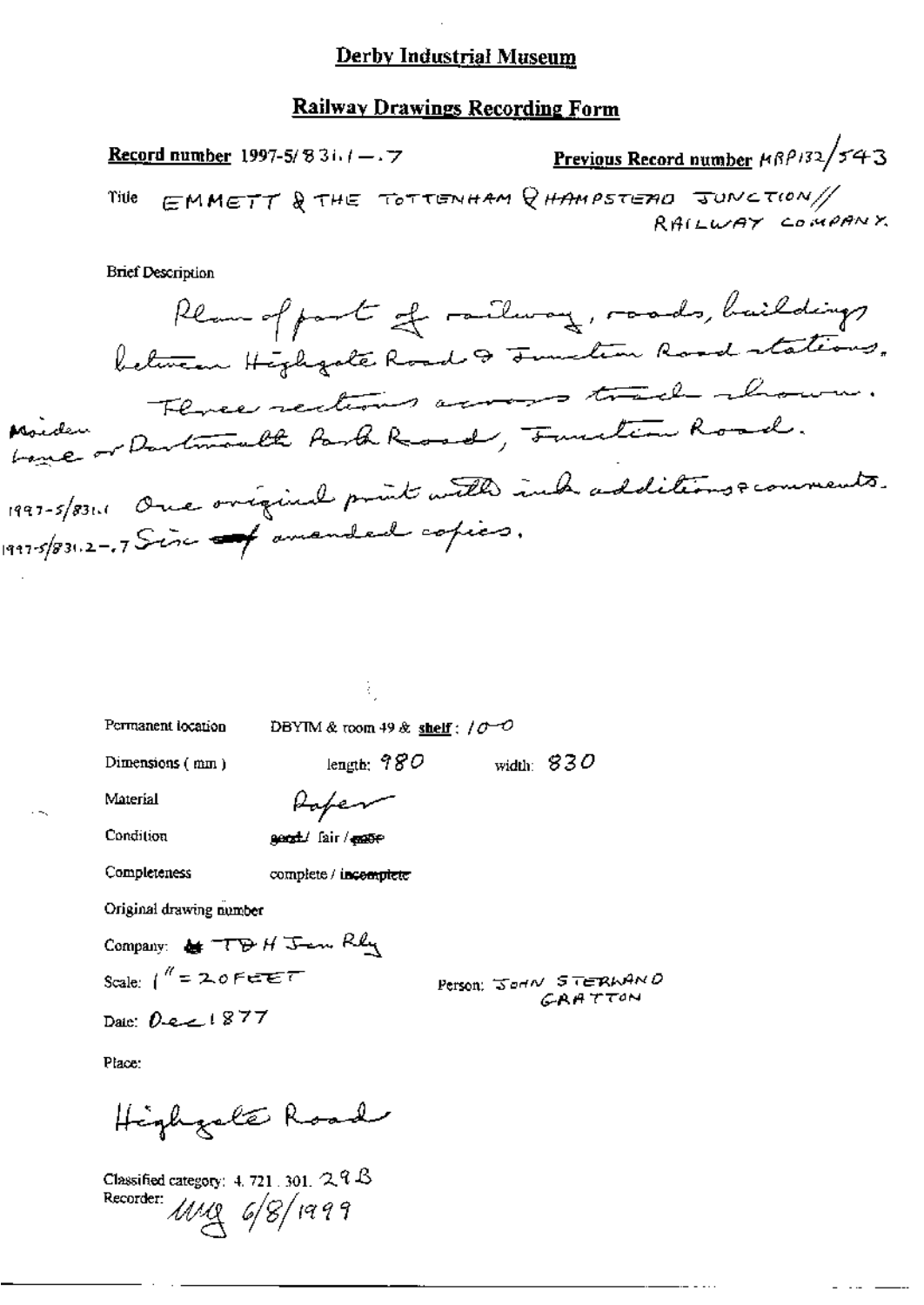### Railway Drawings Recording Form

Record number 1997-5/  $102...$   $1 - 1$   $2$  Previous Record number  $RRP + 32$ / $104$ Title Tottenham & Hampstead

Brief Description Obrahamere Servery map of route alaming Highgate Rosal Station and uffer Hollaway Station. Location of  $\frac{1}{997-5}/102.2-$  Label

| Permanent location                        | DBYIM & room 49 & shelf: $54$                                            |
|-------------------------------------------|--------------------------------------------------------------------------|
| Dimensions (mm)                           | width: $560$<br>length: $2.60$                                           |
| Material                                  | Paper on folmer                                                          |
| Condition                                 | good / fair + poor -                                                     |
| Completeness                              | complete / incomplete                                                    |
| Original drawing number                   |                                                                          |
| Company: $M_{\frac{1}{2}H}^{\frac{1}{2}}$ |                                                                          |
| Scale:                                    | $\frac{1}{25}$ $\frac{1}{10}$ = 8,8 Feet<br>POTSOR: Ordnance Secondy Map |
|                                           |                                                                          |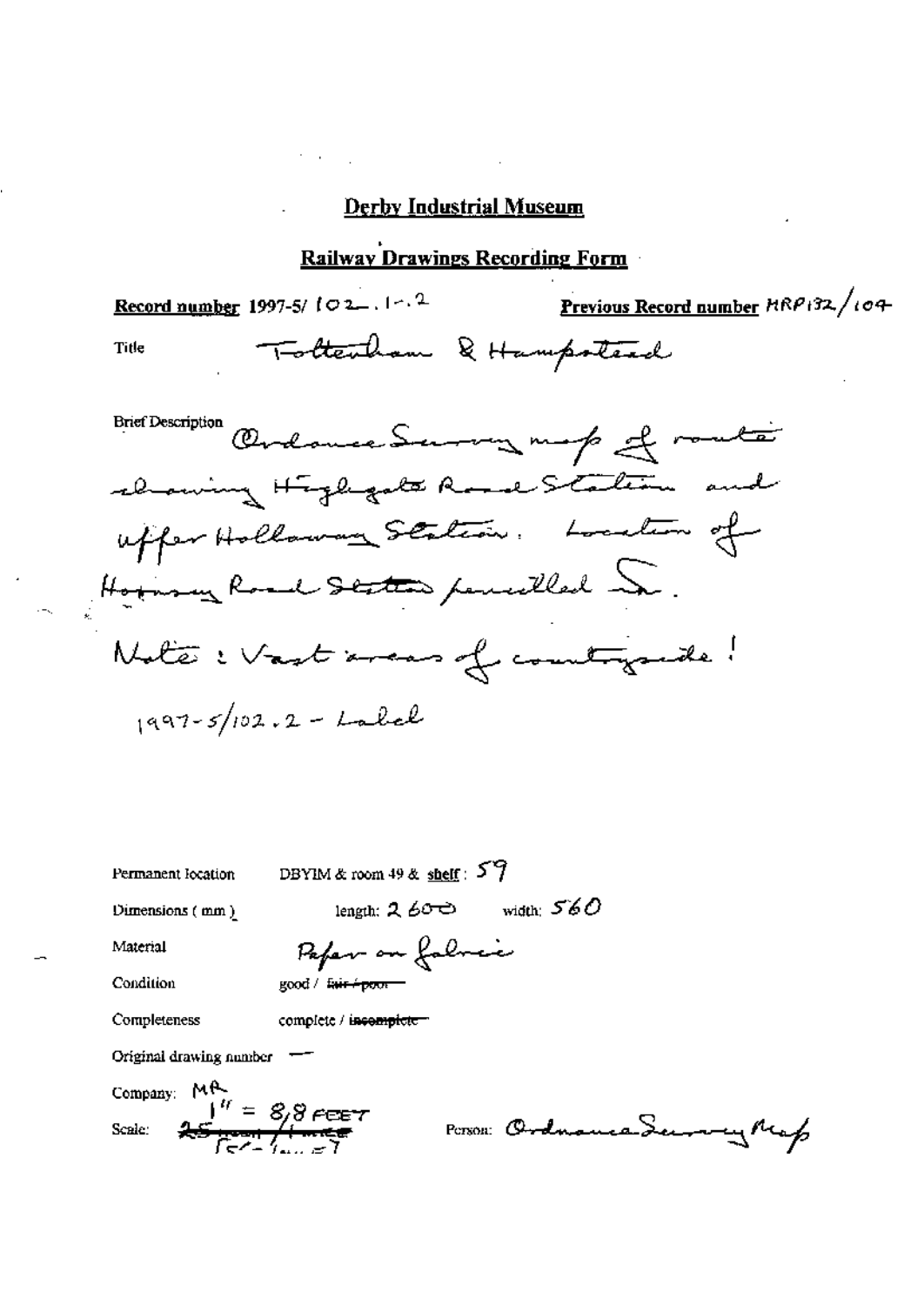### Railway Drawings Recording Form

Record number 1997-5/667

Previous Record number  $MRP_{132}/798$ 

Title

LOONTY OF MIDDLESEY

**Brief Description** 

| Permanent location              | DBYIM & room $49$ & shelf: 9 |
|---------------------------------|------------------------------|
| Dimensions $(mn)$               | length: $4860$ width: $650$  |
| Material                        | Apperan folici               |
| Condition                       | good / fair / poor           |
| Completeness                    | complete incomplete          |
| Original drawing number         | , 606                        |
| Company: MA                     |                              |
| Scale: $\int_0^R = \int cH A M$ | Person:                      |
| Date: $1876$                    |                              |
| Place:                          |                              |

Harringay-Fattercham

Classified category: 4, 721, 301, 2, 9 B Recorder  $\mu\mu$  18/12/1998

∽.,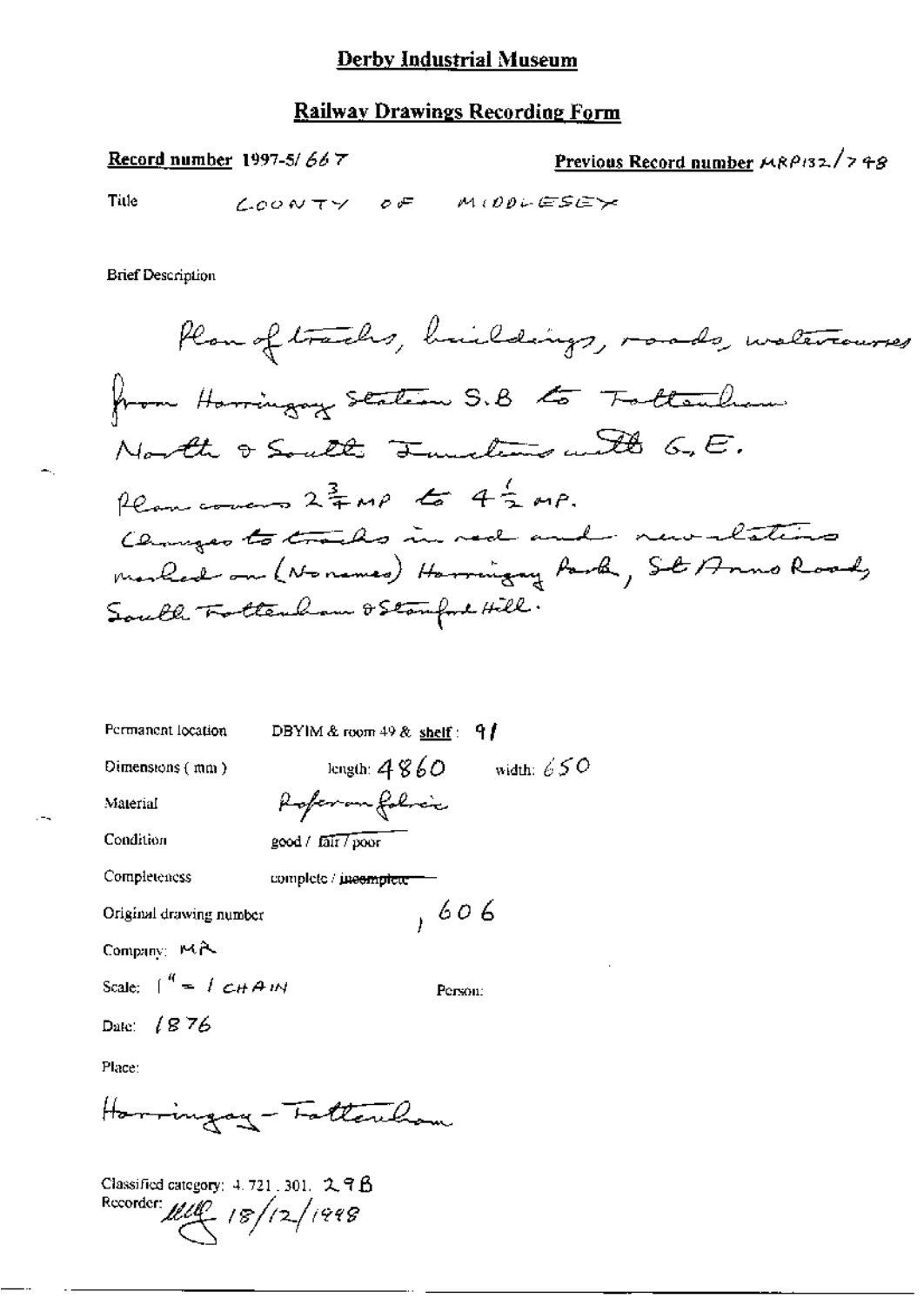# Railway Drawings Recording Form

| Record number 19 <b>71–384/</b> 629                                                                                         |                                      |                                   | CATTELL<br>Previous Record number                                                         |
|-----------------------------------------------------------------------------------------------------------------------------|--------------------------------------|-----------------------------------|-------------------------------------------------------------------------------------------|
| Title                                                                                                                       |                                      |                                   |                                                                                           |
|                                                                                                                             |                                      |                                   | $\begin{cases}$ OLAND RAILWAY<br>HAMPSTEAD JUNCTION RAILWAY                               |
| <b>Brief Description</b>                                                                                                    |                                      | LAND PLAN                         |                                                                                           |
|                                                                                                                             |                                      |                                   | Hem showing proposed saute with land<br>required, pink, huildings, bridgesspartercourses. |
|                                                                                                                             | Karenh of Allhallows Tottenham.      |                                   |                                                                                           |
|                                                                                                                             |                                      |                                   | flan agneed by JSterland Gratton, band Azent, MRCo.<br>Charles Oolbin, band Azent, GER Co |
|                                                                                                                             | St Annes                             | $\sqrt{GER}$<br>ST <del>elo</del> | 139/9/1886<br>Canbridge<br>1 GER                                                          |
| Permanent location                                                                                                          | DBYIM & room 49 & shelf : $\sqrt{2}$ |                                   | bouden                                                                                    |
| Dimensions (mm)                                                                                                             | length: $4270$                       | width: $775$                      |                                                                                           |
| Material                                                                                                                    | Fracing falmic                       |                                   |                                                                                           |
| Condition                                                                                                                   | <u>e</u> eed / fair / p <u>oor</u>   |                                   |                                                                                           |
| Completeness                                                                                                                | sumplete / incomplete                |                                   |                                                                                           |
| Original drawing number $\sqrt{3}$                                                                                          |                                      |                                   |                                                                                           |
| Company: $M R$                                                                                                              |                                      |                                   |                                                                                           |
| Scale: $\int_{-\infty}^{\infty}$ $\int_{\mathcal{L}}$ $\mathcal{L}$ $\mathcal{L}$ $\mathcal{L}$ $\mathcal{L}$ $\mathcal{L}$ | Person:                              |                                   |                                                                                           |
| Date: $1870$                                                                                                                |                                      |                                   |                                                                                           |
| Place:                                                                                                                      |                                      |                                   |                                                                                           |
|                                                                                                                             |                                      |                                   |                                                                                           |
|                                                                                                                             |                                      |                                   |                                                                                           |
| $C$ assified equation $\rightarrow$ 553                                                                                     |                                      |                                   |                                                                                           |

Classified category: 4, 721, 301, 298, 30C,<br>Recorder:<br> $\frac{\text{max}}{\text{max}}$  ( $\frac{1}{\text{max}}$  (1/2003)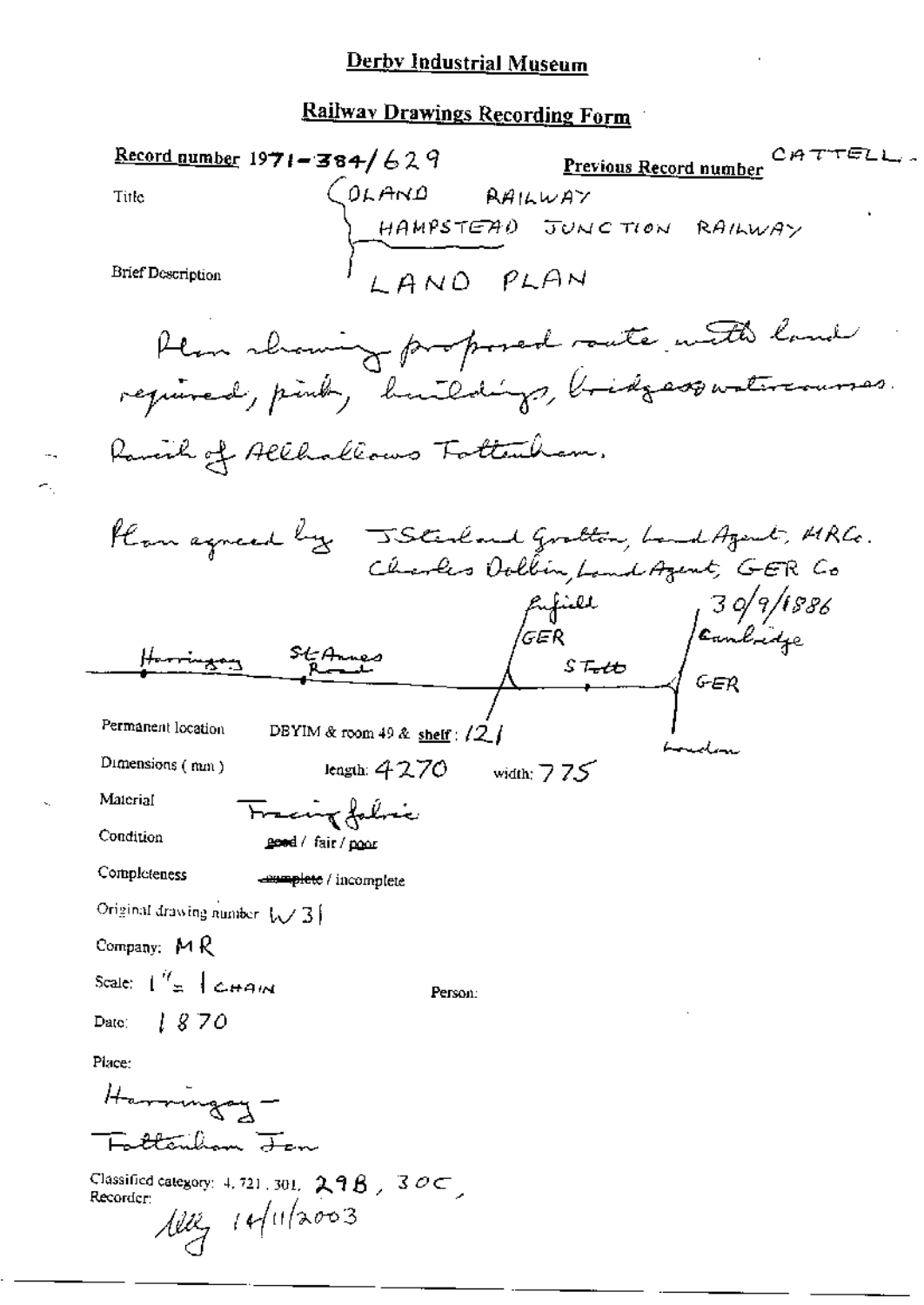#### Railway Drawings Recording Form

South Fottenham

 $\frac{\text{Record number}}{1971 - 384}$  247

Previous Record number MRP132/572

Title

addl Accom for Milk Traffic

**Brief Description** 

Plan of land and buildings adjacent to Foltenham/St Powers route and down platform. Lift from road up to platform shown

| Permanent location                                     | DBYIM & room $49$ & shelf: $1182$ . |              |
|--------------------------------------------------------|-------------------------------------|--------------|
| Dimensions $(mn)$                                      | length: $875$                       | width: $415$ |
| Material                                               | Pafer ou foloric                    |              |
| Condition                                              | good / <del>fair / poor</del>       |              |
| Completeness                                           | complete / incomplete-              |              |
| Original drawing number $\times$ 2, 7 $\rm \acute{e}$  |                                     | ,404         |
| Company: MR                                            |                                     |              |
| $_{\text{Scale:}}$   $^{\prime\prime}$ = 10 Fee $\tau$ |                                     | Person:      |
| Date: $Seft$ 1909                                      |                                     |              |
| Place:                                                 |                                     |              |
| South Fottenham                                        |                                     |              |
|                                                        |                                     |              |

Classified category: 4, 721, 301, 298 Recorder:  $\mathcal{L}\oplus\mathcal{H}_{\mathcal{L}}$  2/11/2001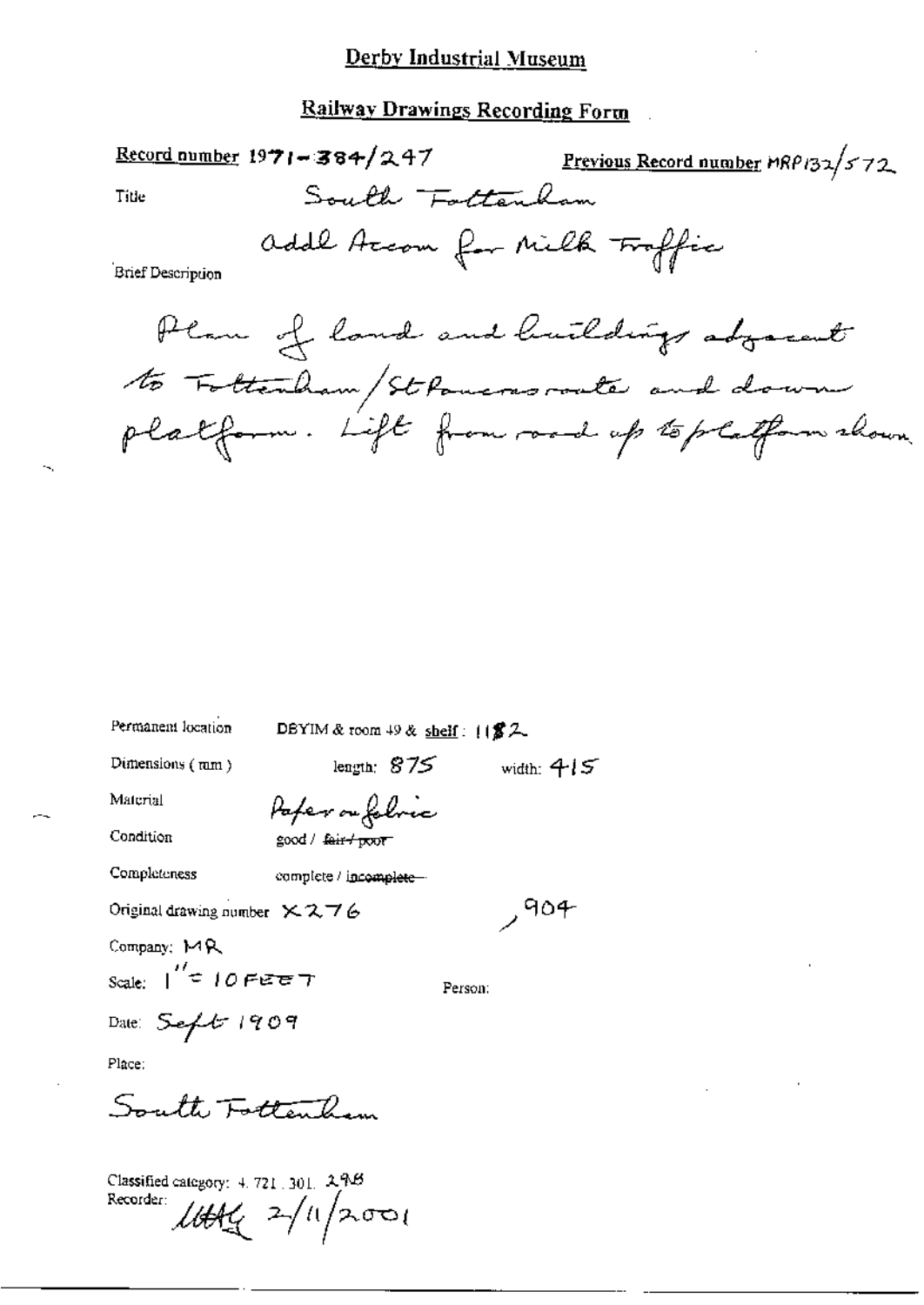#### **Railway Drawings Recording Form**

Record number 1997-5/ $80$ (.)

Previous Record number MRP132/890

Title

**Brief Description** 

Plan of reation area at South Tottenham & Stamford Hill Station whom tracks, huildings, roads, watercourses Plan a section of railway bridge over High Road shown.

Permanent location

DBYIM & room 49 & shelf:  $99$ 

Dimensions (mm)

length:  $1150$  width:  $855$ 

Material

Poper on folice

Condition

Completeness

good / fair+poor

complete / incomplete

Original drawing number

Company: MA

Scale:  $\int'' z \, z \cdot \sigma \, \epsilon$  and  $\tau$ 

Person: Gro Alec Lowly

Date:  $\frac{1}{3}$  23, 1878

Place:

Smuth Fatten am

Classified category: 4, 721, 301,  $2.9B$ Recorder:  $\mu\mu$   $\frac{1}{\sqrt{7}}$  1999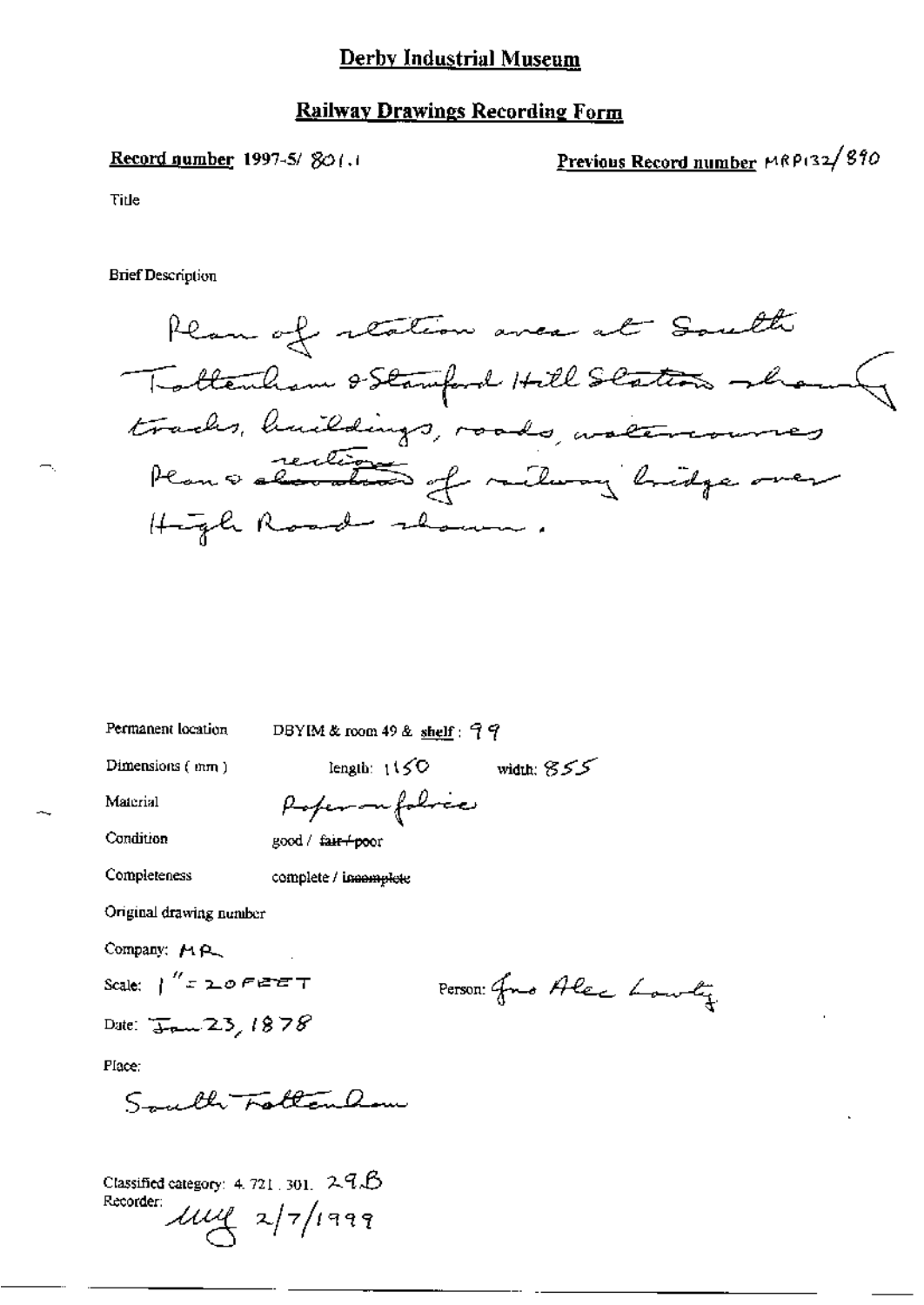#### **Railway Drawings Recording Form**

Record number 1997-5/ $\mathcal{B} \circ l_1$ 2-

Previous Record number MRP132/890

Title

**Brief Description** 

Plan of station area at South Faltenham & Staufend Hill Station rhowing tracks, buildings, roads, watercourses Section of hidge over High Road shown. Tracks coloured librar.

| Permanent location             | 99<br>DBYIM & room $49$ & shelf : |  |
|--------------------------------|-----------------------------------|--|
| Dimensions $(\text{mm})$       | width: $765$<br>length: 73, 10    |  |
| Material                       | Tracing poper on poper infolice   |  |
| Condition                      | good / <del>fair / poor –</del>   |  |
| Completeness                   | complete Linnomplete To           |  |
| Original drawing number        |                                   |  |
| Company: $M \uparrow$          |                                   |  |
| Scale: $1'' = 2.0$ Fere $\tau$ | Person:                           |  |
| Date: $25$ Jan 1878            |                                   |  |
| Place:                         |                                   |  |
|                                | Swell Tottentham                  |  |
|                                |                                   |  |

Classified category: 4, 721, 301,  $\lambda$   $\in$   $\beta$ Recorder:  $\mu\mu$ 2 2/7/1999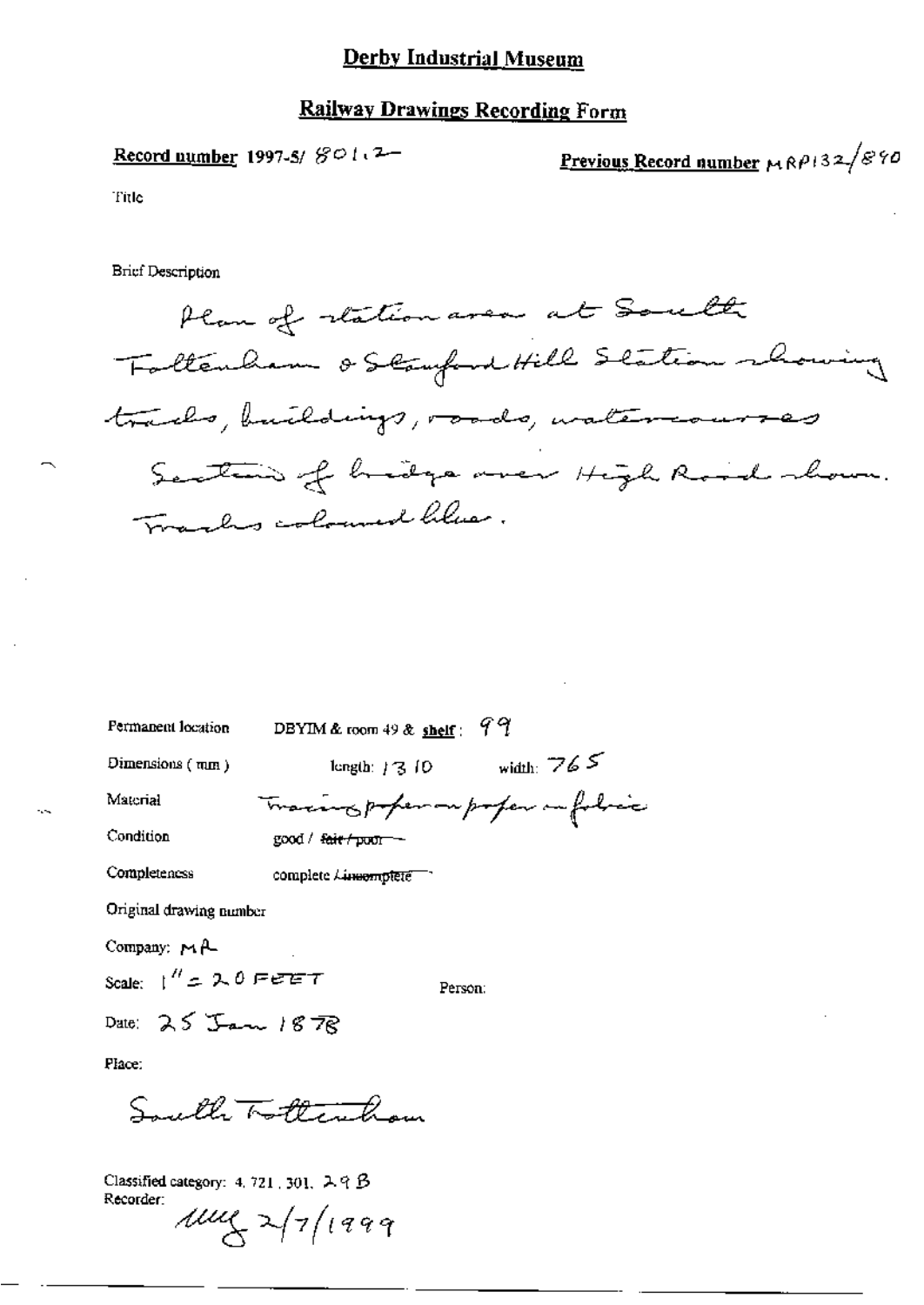#### **Railway Drawings Recording Form**

Record number 1997-5/ $SO1,3$ 

Previous Record number  $MRP+32\sqrt{870}$ 

Title

**Brief Description** 

Cross rection of railway bridge over High Road showing bridge detail I retaining walls.

| Permanent location       | DBYIM & room 49 & shelf: $99$     |              |
|--------------------------|-----------------------------------|--------------|
| Dimensions $(mn)$        | length: $1010$                    | width: $30D$ |
| Material                 | Training poper on poper on fabric |              |
| Condition                | good / Fair 7 poor                |              |
| Completeness             | complete / incomplete             |              |
| Original drawing number  |                                   |              |
| Company: $M_{\text{R}}$  |                                   |              |
| Scale: $1'' = 4$ FEE T   | Person:                           |              |
| Date: $\approx 2.1.1878$ |                                   |              |
| Place:                   |                                   |              |
| فكمصممه                  | illen.                            |              |

Classified category:  $4.721$ ,  $301$ ,  $2.9$   $6$ Recorder:  $\mu$   $\mu$   $\sim$   $\sqrt{7/1999}$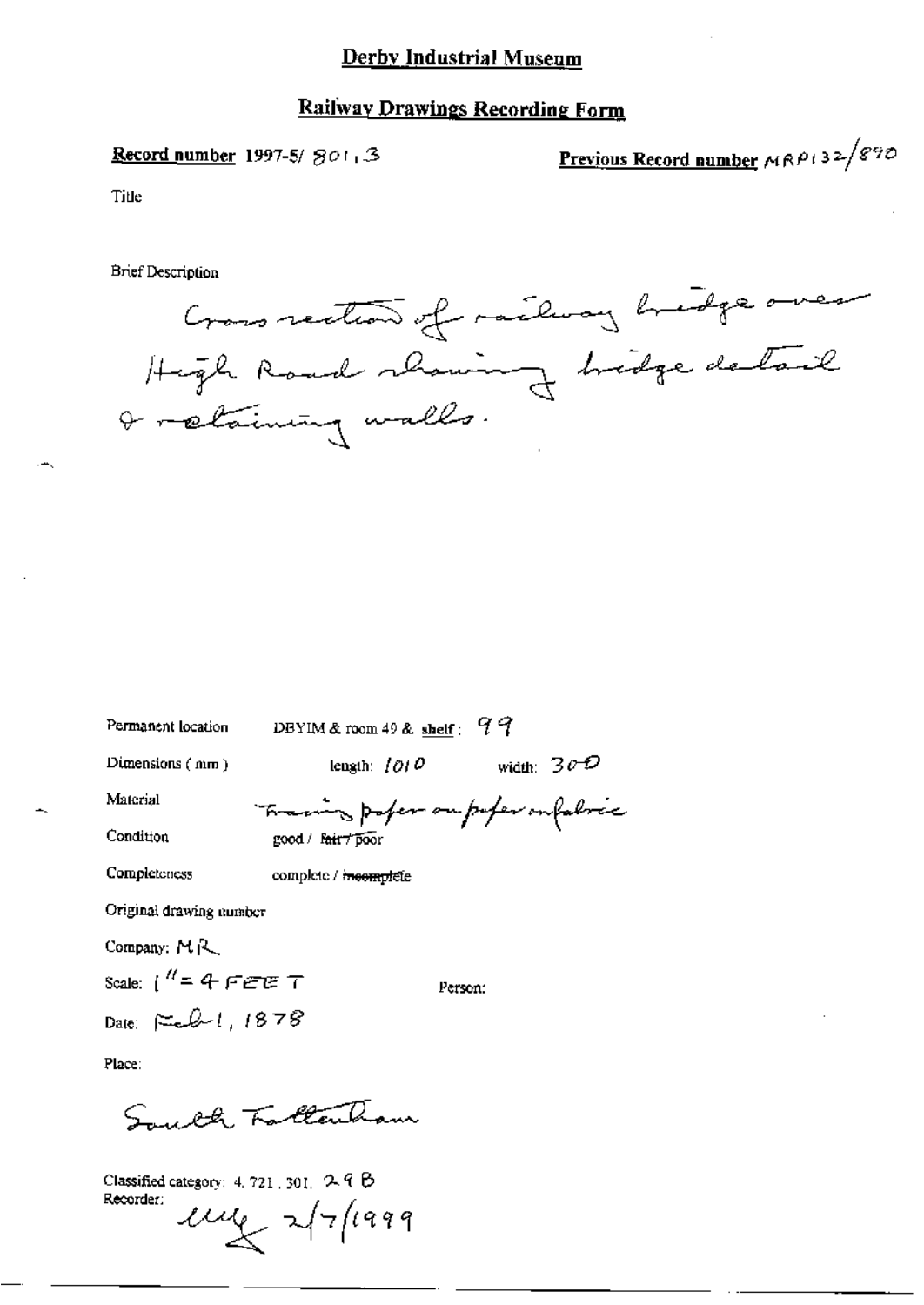#### Railway Drawings Recording Form

Record number 1997-5/ 
$$
\mathcal{D}^{01}
$$
 · 4 -  $\cdot$  5

$$
\underline{\textbf{Previous Record number}}\textcolor{blue}{\textbf{M}\textcolor{blue}{\textbf{R}}\textcolor{blue}{\mathcal{P}l}\textcolor{blue}{\textbf{3}}\textcolor{blue}{\textbf{7}}\textcolor{blue}{\textbf{7}}\textcolor{blue}{\textbf{8}}\textcolor{red}{\textbf{7}}\textcolor{blue}{\textbf{7}}\textcolor{blue}{\textbf{8}}\textcolor{red}{\textbf{7}}\textcolor{blue}{\textbf{8}}\textcolor{red}{\textbf{8}}\textcolor{red}{\textbf{8}}\textcolor{red}{\textbf{9}}\textcolor{red}{\textbf{8}}\textcolor{red}{\textbf{8}}\textcolor{red}{\textbf{8}}\textcolor{red}{\textbf{8}}\textcolor{red}{\textbf{9}}\textcolor{red}{\textbf{8}}\textcolor{red}{\textbf{8}}\textcolor{red}{\textbf{8}}\textcolor{red}{\textbf{8}}\textcolor{red}{\textbf{8}}\textcolor{red}{\textbf{8}}\textcolor{red}{\textbf{8}}\textcolor{red}{\textbf{8}}\textcolor{red}{\textbf{8}}\textcolor{red}{\textbf{8}}\textcolor{red}{\textbf{8}}\textcolor{red}{\textbf{8}}\textcolor{red}{\textbf{8}}\textcolor{red}{\textbf{8}}\textcolor{red}{\textbf{8}}\textcolor{red}{\textbf{8}}\textcolor{red}{\textbf{8}}\textcolor{red}{\textbf{8}}\textcolor{red}{\textbf{8}}\textcolor{red}{\textbf{8}}\textcolor{red}{\textbf{8}}\textcolor{red}{\textbf{8}}\textcolor{red}{\textbf{8}}\textcolor{red}{\textbf{8}}\textcolor{red}{\textbf{8}}\textcolor{red}{\textbf{8}}\textcolor{red}{\textbf{8}}\textcolor{red}{\textbf{8}}\textcolor{red}{\textbf{8}}\textcolor{red}{\textbf{8}}\textcolor{red}{\textbf{8}}\textcolor{red}{\textbf{8}}\textcolor{red}{\textbf{8}}\textcolor{red}{\textbf{8}}\textcolor{red}{\textbf{8}}\textcolor{red}{\textbf{8}}\textcolor{red}{\textbf{8}}\textcolor{red}{\textbf{8}}\textcolor{red}{\textbf{8}}\textcolor{red}{\textbf{8}}\textcolor{red}{\textbf{8}}\textcolor{red}{\textbf{8}}\textcolor{red}{
$$

Title

**Brief Description** 

Two Copies Tracing of aver containing plan of South Tottenham & Stamford Hell States with tracks, harldings, roads, hidges

| Permanent location      | DBYIM & room $49$ & shelf: $9$ $9$ |
|-------------------------|------------------------------------|
| Dimensions (mm)         | width: $635$<br>length: $170$      |
| Material                | Transmy fabric                     |
| Condition               | good / fair / poes-                |
| Completeness            | complete / incomplete              |
| Original drawing number |                                    |
| Company: $M \otimes$    |                                    |
| Scale: $1^H = 2.0$ FEET | Person:                            |
| Date: Feb 1. 1878       |                                    |
| Place:                  |                                    |
|                         |                                    |

Classified category: 4, 721, 301,  $2.98$ Recorder:  $\mu$ ung 9/7/1999

Savette Kottanham